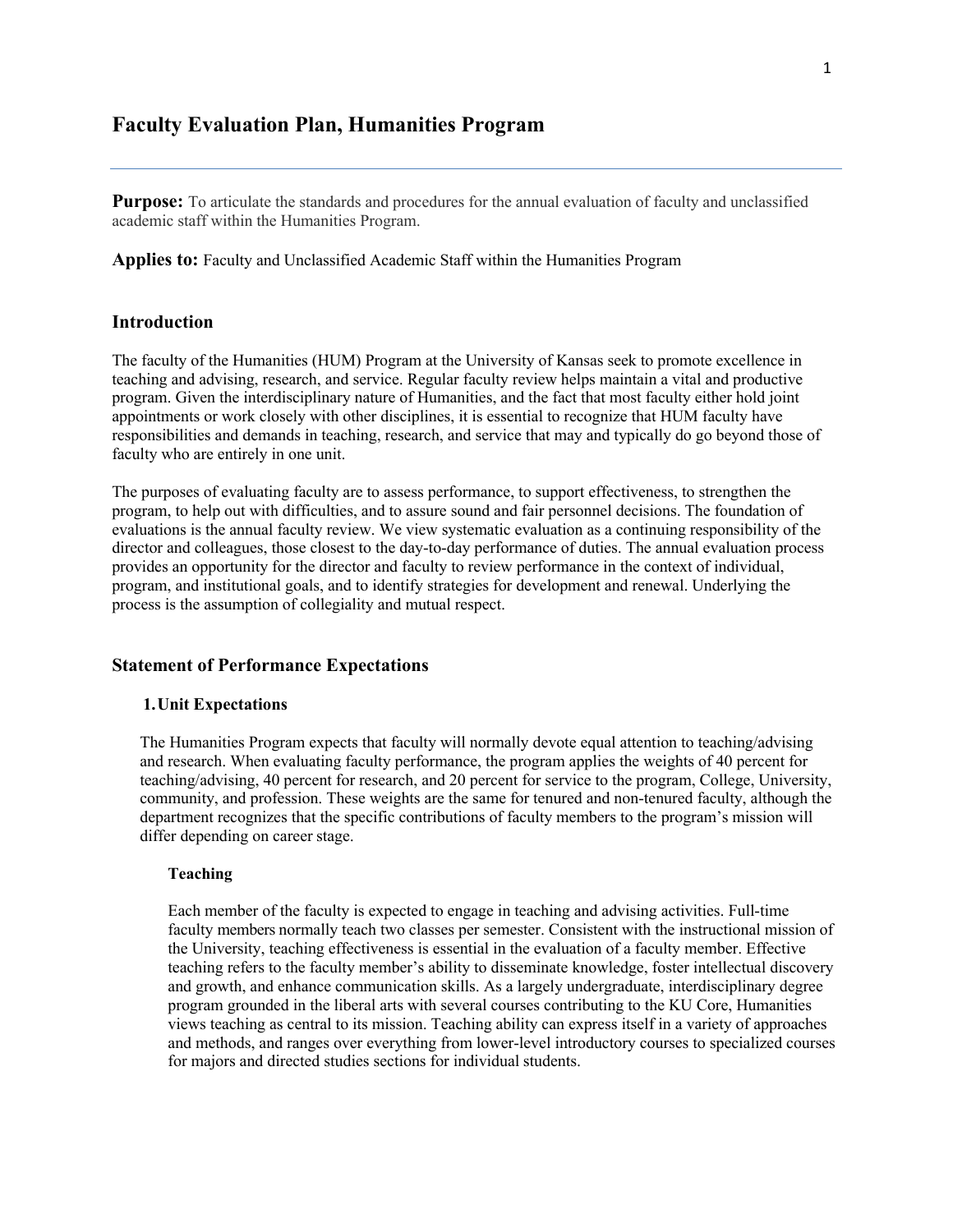### **Advising**

Advising, in the broad sense of assisting students regarding a broad range of academic matters and curricular and career choices. Faculty generally are expected to be familiar with the appropriate catalogs, timetable, and program requirements; keep scheduled office hours; assist students as assigned, in making academic and career choices; and refer students to campus support offices when appropriate. Advising in the narrower sense of assisting HUM majors in selecting their courses during the advising and reenrollment period each semester is the primary responsibility of the Majors Coordinator assisted by designated HUM faculty.

### **Scholarly Research, Presentation, and Publication**

Each member of the faculty is expected to engage in scholarly research. Since Humanities is not a field of study or discipline but a broad interdisciplinary program, individual faculty may conduct discipline-specific or interdisciplinary research or both. In the Humanities Program, scholarship is defined as contribution to one or more of the disciplines in the humanities and social sciences as measured by, for example, the publication of scholarly books, articles in peer-reviewed academic journals, book chapters, participation in academic conferences, substantial book reviews, editorship of journals, citation by other scholars, and academic awards. Although rate of publication varies widely among the disciplines of the humanities and social sciences, within a six-year period a faculty member may normally be expected to have a monograph under contract or in press with an academic publisher or the equivalent in short works (e.g., articles, book chapters, editorship of book or special journal issues) in print or accepted for publication.

### **Service**

As an integral part of the University's mission, service is important in a faculty member's evaluation. Service can be provided to the program, College, University, professions, and community. It can be expressed through local state, national and international venues.

### **2. Standards for Acceptable Performance for Faculty Members**

The criteria for the evaluation of teaching/advising [or professional performance] (40%), scholarship (40%), and service (20%) are "excellent," "very good," "good," "marginal," or "poor," defined as follows:

- "Excellent" means that the faculty member substantially exceeds disciplinary and program expectations in teaching, research, or service.
- "Very Good" means the faculty member exceeds disciplinary and program expectationsin teaching, research, or service.
- "Good" means the faculty member meets disciplinary and program expectations in teaching, research, or service.
- "Marginal" means the faculty member falls below disciplinary and program expectations in teaching, research, or service.
- "Poor" means the faculty member falls significantly below disciplinary and program expectations in teaching, research, or service.

We recognize that faculty members in Humanities represent a range of disciplines and have different strengths and goals that may vary at different points in their careers. An "acceptable" level of performance is a function of cumulative multiple factors that exist in unique combinations, depending on the faculty member. To yield an "acceptable" performance these multiple factors of teaching and advising, research, and service must attain at least a "good" rating in each category of the annual review.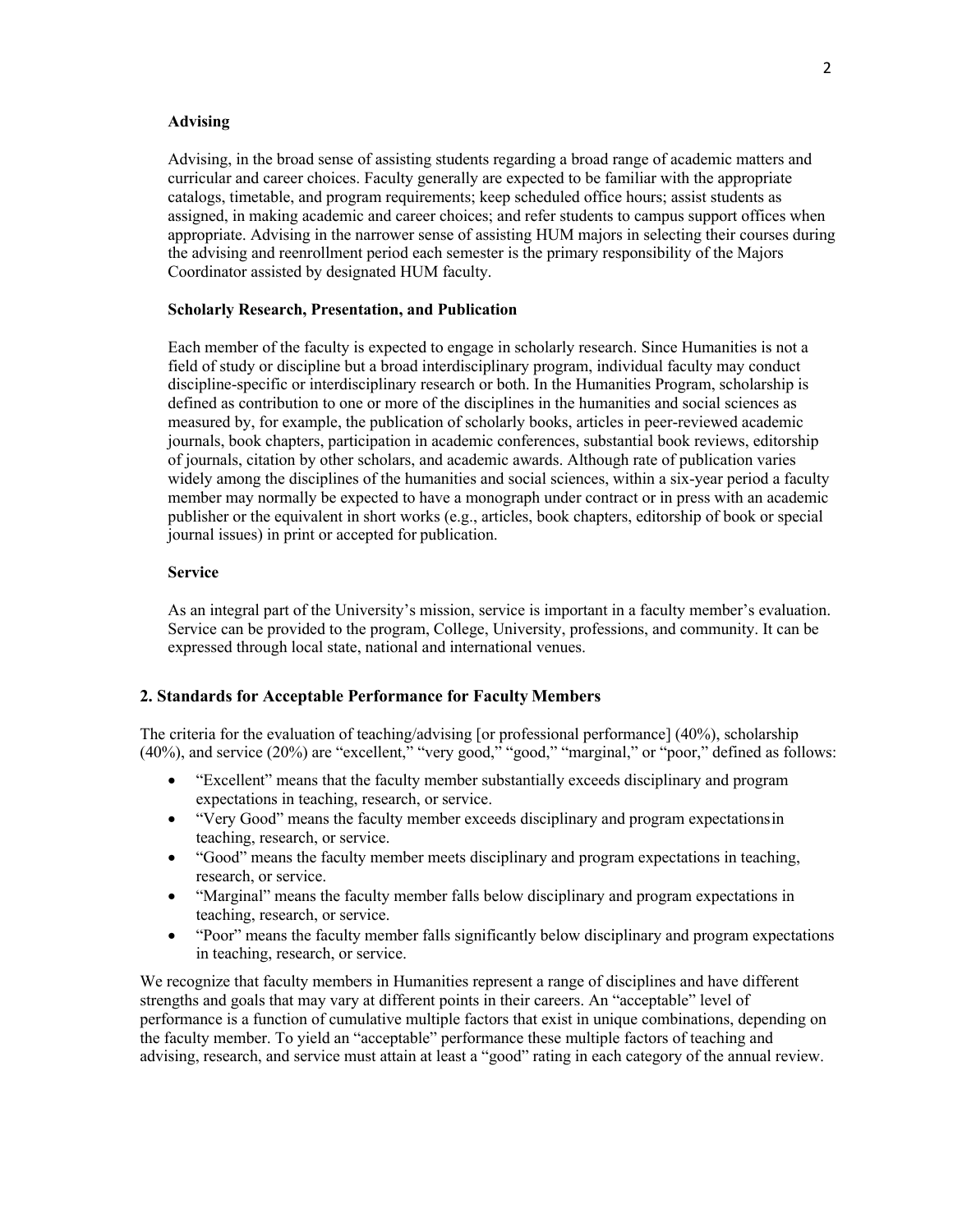### **Unclassified Academic Staff**

Evaluation of unclassified academic staff will follow the procedure described above, with the qualifications that (1) the present position is primarily a 12-month administrative and teaching position, (2) the normal allocation of time and effort, prescribed by contract, is not the same as for tenure-track faculty, and (3) the procedures for promotions, as described in the KU Faculty and Staff Handbook, are different, although the standards for promotion in rank are the same.

## **3. Differential Allocation of Effort**

The Humanities Program expects faculty to devote equal attention to teaching and research. When evaluating faculty performance, the department normally applies the weights of 40 percent for teaching, 40 percent for research, and 20 percent for service. These weights are the same for tenured and nontenured faculty, although the department recognizes that the specific contributions of faculty members to the department's mission will differ depending on career stage.

Changes in the standards of 40/40/20 allocation of effort for a set period of time can be initiated by the tenured faculty member or director. These changes can be short-term or long-term and must correspond to changes in work-load, not just evaluation criteria. Reasons for alterations can include short-term items such as funded research or longer term career-stage issues. Faculty members are not allowed to reduce their teaching or research to less than 10 percent on DAE agreements. Program needs take precedence over individual needs when making decisions to alter a faculty member's allocation of effort; such redistribution must be consistent with the best interests of the unit. The occasion for consideration of such changes normally takes place in discussion between the HUM director and the individual faculty member following annual performance evaluations, or sooner, so that appropriate arrangements can be made for the coverage of HUM course offerings. Any individualized changes in faculty allocation of effort will be negotiated with the HUM director and documented in the faculty member's personnel file.

For short-term DAE agreements (one academic year or less), the DAE is ultimately approved by the unit director or chairperson, with a copy of this endorsement sent to the contact associate dean. For long-term DAE agreements (lasting one year or beyond), approval must also be sought from the appropriate contact dean in the college. All DAEs are reported annually to the College Dean's Office. Agreements for longterm DAEs must be reviewed every three years, although either the faculty member or chairperson/ director may request an earlier review in response to changed circumstances or performance. At that time, the agreement may be revised, terminated, or continued.

The selection among these options should be made following the guidelines and process for approval of long-term DAEs contained in the University Policy on Differential Allocation of Effort (DAE).

## **Annual Evaluation System**

#### **1. Overview**

The annual faculty evaluation is conducted by the Promotion  $&$  Tenure Committee in consultation with the director who is an ex-officio member of the committee. By the second week in February, each faculty member must submit an annual report outlining teaching, research, and service activities over the previous calendar year (accompanied by supporting materials as appropriate). The Promotion & Tenure Committee will then meet to evaluate the portfolios and issue written letters of evaluation no later than the first week in March. Faculty members electing to meet with the director concerning their evaluation and to write a response must do so by the third week in March. This schedule is subject to revision based on deadlines set by the Provost and Dean of the College, but in any case, faculty must have two weeks to respond between the issuing of the letter and final decisions regarding any awarding of merit salary.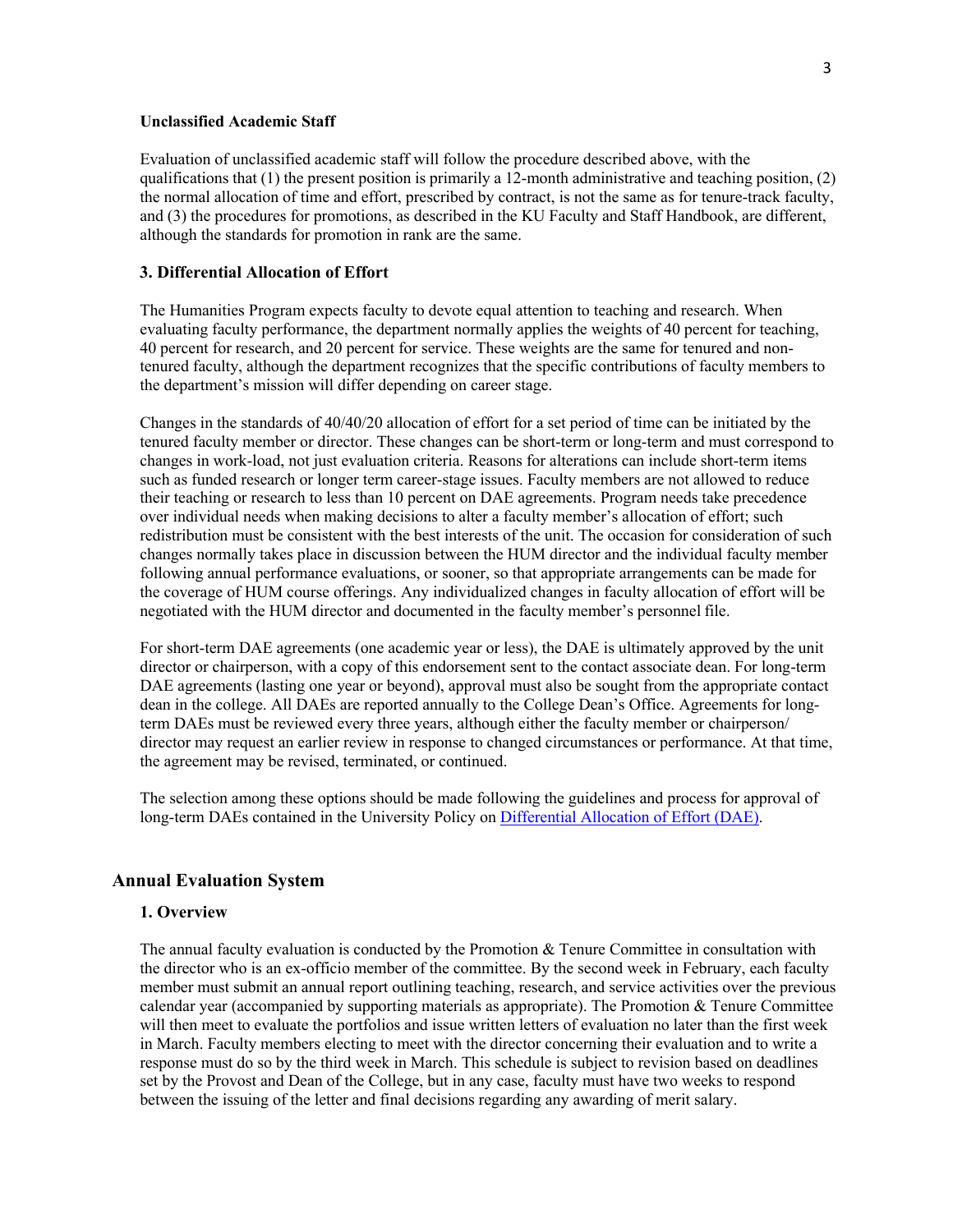### **2. Statement of Expectations**

At the beginning of each academic year [date?] each faculty member and lecturer will submit to the director a Statement of Expectations (SOE) for the academic year. The SOE will include allocation of effort and goals in the areas of teaching, research, service and/or administration. The director's commentary on the SOE should reflect the agreed upon criteria for the annual performance of a faculty member as well as tenure and/or promotion. The SOE is used as a basis for evaluation of the faculty members' performance for that year and is used to set goals for the coming year.

## **3. Portfolio or Annual Report Preparation**

NOTE: Faculty are responsible for annually maintaining their PRO record, which is also accessed by administration for reports such as the College snapshot of departmental productivity. PRO provides an annual activity report and faculty are advised to view and update their PRO reports before submission of the faculty member's portfolio to the unit. In classifying your work as major and minor, please bear in mind the definitions in the unit's Promotion and Tenure Guidelines.

The director and Promotion & Tenure Committee review each faculty member's portfolio, applying the standards for teaching, advising, research, and service stated in this document under Standards for Acceptable Performance. A portfolio will ordinarily include the following:

- A report of activities for the previous calendar year;
- A current curriculum vitae generated through PRO;
- Courses taught, including class size and syllabi for each course;
- Student evaluations for all courses (numerical and summary of narrative comments).
- A list of independent readings students supervised and comprehensive examination, thesis, and dissertation committees served on;
- A list of advisees, if appropriate;
- Copies of scholarship published and papers presented; and
- A list of service activities and the roles played in that service.

## **4. Portfolio or Annual Report Review and Evaluation**

### **Teaching**

The appropriate distribution of teaching responsibilities varies by rank and allocation of effort. Therefore, evidence of teaching effectiveness will be evaluated in light of rank- and allocation- appropriate expectations.

The effectiveness in teaching may be achieved in many ways, and may be documented by several means, including those listed below:

- Narrative: faculty will provide a narrative discussing innovations, heavy grading, new course prep, team-taught courses, overloads, etc.
- Teaching related service
- Dissertations and theses directed (completed, in progress; for the latter, indicate whether active or inactive)
- Directed/Independent Study
- Teaching honors and awards
- Syllabi with sample handouts and exams
- Narrative of Assessment for Core Courses
- Student evaluations

All HUM instructors are required to administer the University's "Student Survey of Teaching" at the end of each semester (see  $\Delta$ ppendix  $\Delta$ ).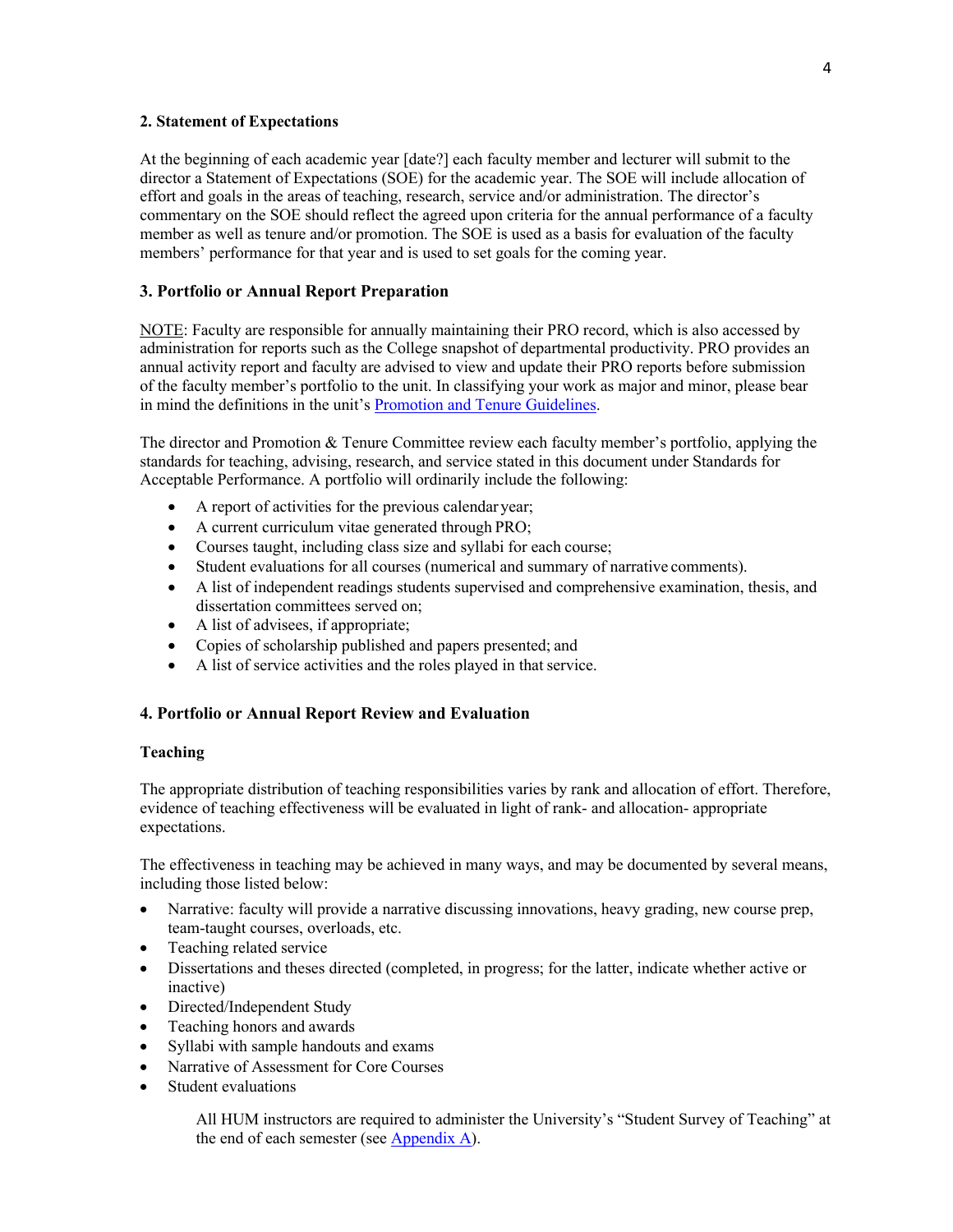- List of advising activities for faculty who serve as advisers.
- Peer evaluations
	- HUM faculty are required to have colleagues regularly evaluate their teaching, including an examination of syllabi and other class materials and classroom visitation, and write an assessment for the file. Pre-tenure faculty and full-time lecturers are evaluated annually. Tenured faculty members are evaluated bi-annually. Faculty and faculty reviewers should refer to Appendix B for instructions regarding the peer evaluation.
	- Written appraisals
	- Written appraisals from current and former students, GTAs supervised, and faculty colleagues.

**Excellent** teaching exceeds the standards of **Very Good** teaching, in addition to consistent and strong feedback from students, campus-wide or national awards, or presentations or publications on pedagogy. Excellent teaching can also include serving on thesis and dissertation committees, consistent course revision to include current research, and being a participant in teaching grant initiative (such as with NEA or NEH).

**Very Good** teaching meets and exceeds the standards of **Good** teaching and contributes to the Program's teaching needs with exceptional citizenship. Evidence of this can include strong peer and student evaluations, regular proposal and development of new courses, and development of new teaching methods. Evidence of efforts to develop teaching beyond basic expectations can include participation in training events such as the Teaching Summit, workshops at professional meetings, NEH summer institutes, innovative course design or redesign, collaborative research projects with students, collaborative teaching efforts, and others.

Good teaching is reflected in evidence that a HUM faculty member is carrying his/her loadappropriate share of the Program's curriculum, advising, and mentoring of students. This includes offering a balanced slate of courses including core requirements and unique contributions, at various levels of the Program. The faculty member supports his/her assigned advisees. Faculty members at this level have also provided evidence of active and on-going development of teaching techniques and materials. This includes peer reviews of teaching, measures taken to respond to feedback from reviews, and development and revision of course materials. Student evaluation of teaching is also rated as "good."

**Marginal** teaching meets the minimal requirements of teaching load and advising, but without carrying the faculty-member's share of the Program's curriculum, advising, and mentoring responsibilities. A faculty member's teaching may be evaluated as marginal if s/he demonstrates little course development, a pattern of refusal to supervise independent projects, and insufficient responses to peer reviews of teaching. This evaluation is also supported by evidence of poor communication and organization in the classroom, or marginal student evaluations.

**Poor** teaching does not meet the basic expectations for teaching in the Program. Evidence of poor teaching includes a failure to meet with classes, lack of variety or development of courses and methods, refusal to engage with the peer review of teaching, and particularly ineffective or inappropriate classroom practices.

### **Scholarly Activity**

Although rate of publication varies widely among the disciplines of the humanities and social sciences, within a six-year period an HUM faculty member may normally be expected to have a monograph under contract or in press with an academic publisher or the equivalent in digital projects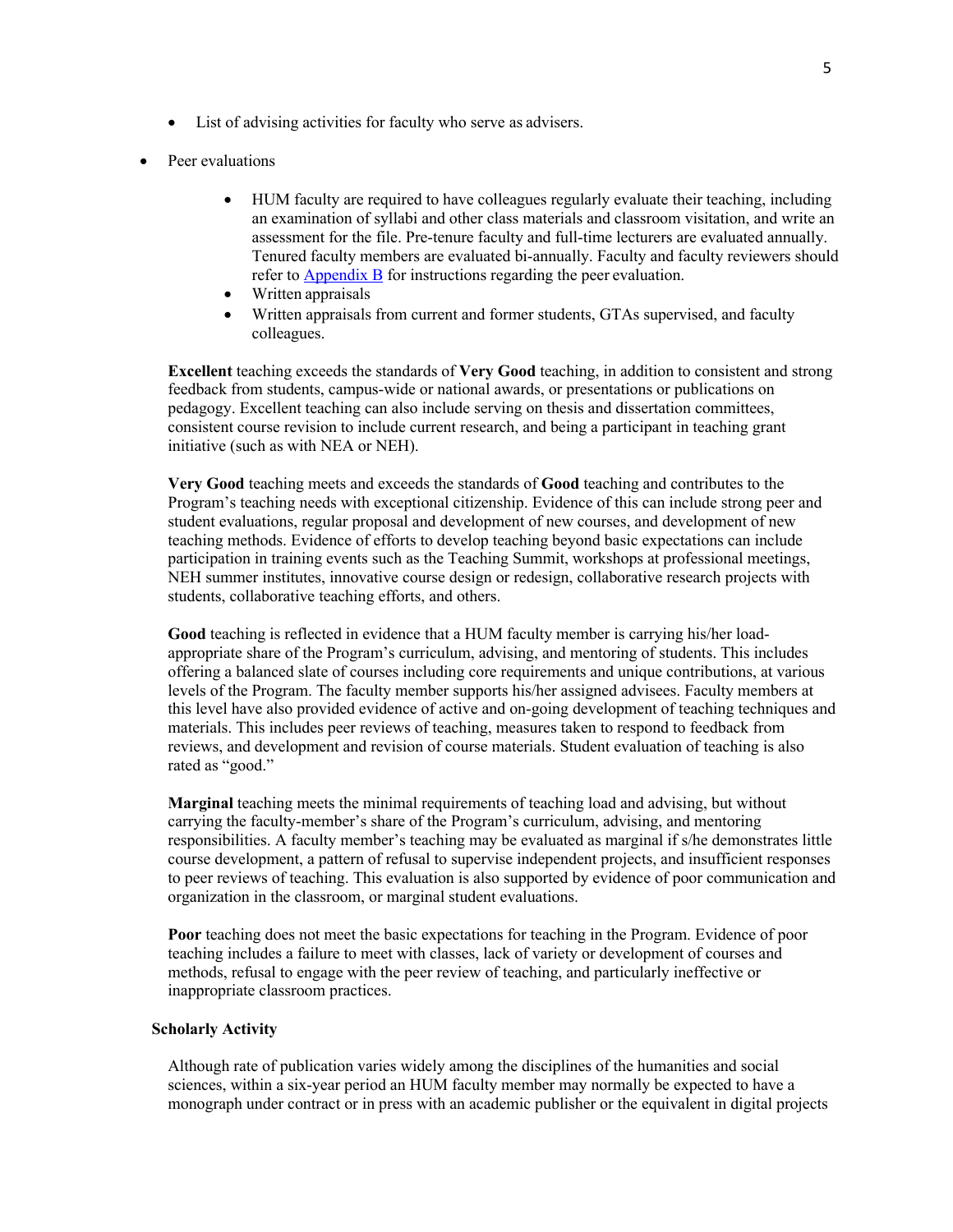or shorter works (e.g., articles, book chapters, editorship of books or special journal issues) in print, under review, or accepted for publication. No absolute or rigid set of criteria can measure scholarly activity and excellence, but it may be documented in several ways, including those listed below.

As an interdisciplinary program, we recognize the need for an inclusive evaluation system for scholarship and creativity as well as the need for the evaluator to be sensitive to the variability of research production across fields. The lists below are not exhaustive but rather are meant to be representative of the types of activities that merit evaluations of excellent, very good, and so forth. Faculty members are encouraged to provide information that will help the evaluation committee understand the importance or merit of an achievement (for example, a journal's acceptance rate, the merits of a publisher, or stature of a professional association). Finally, scholarship will be evaluated in light of allocation-appropriate expectations.

#### **40% research allocation:**

**Excellent** research includes the acceptance or publication of one peer-reviewed book\* (monograph, edited text, edited collections, collections of stories, essays, or one anthology if serving as editor and is the author of the Introduction and at least one essay) by an academic press (see note below), in the publication process or the year after publication. Excellent may also include a published or accepted article (or the equivalent) per year in addition to other accomplishments such as invited lectures (or, depending on rank, multiple national conference presentations); editorship of a books or special journal issues; receipt of a research award, outstanding reviews for previously published work and the recognition of one's work through awards or citations.

**Very Good** research includes one published or accepted peer-reviewed article or book chapter; a successfully-funded grant; two invited lectures; two or more conference papers; author of a major grant that is not funded. It also may include invitations to present one's work at national conferences or events, and reprints of one's work, and the completion of a book manuscript (the committee reserves the right to review materials).

**Good** research includes the presentation of a paper at a conference, applying for internal and external funding, submitting a book prospectus and sample chapters to presses, the submission or publication of encyclopedia entries, or progress on a long-term project.

**Marginal** research includes the submission but not acceptance of articles, creative work, or book chapters for review, the presentation of papers in non-scholarly contexts, not showing progress on any long-term project, and a lack of applications for funding for any projects.

**Poor** research includes not submitting anything for publication in over one calendar year, not presenting at any conferences in over one calendar year, not editing any books or journals in the past calendar year, not applying for internal or external funding in over one calendar year, or not showing any progress on any long-term projects.

\* A book (monograph, edited text, edited collections, collections of stories, essays, and poems, and full-length plays) will normally count for three years, once for acceptance, second for publication or press work, third for actual appearance and reviews.

### **30% Research allocation:**

Faculty with a 30% research allocation are normally expected to publish, or have accepted for publication, at least one peer-reviewed article or book chapter within a two-year period. Their annual reports should include a narrative describing their progress towards this goal.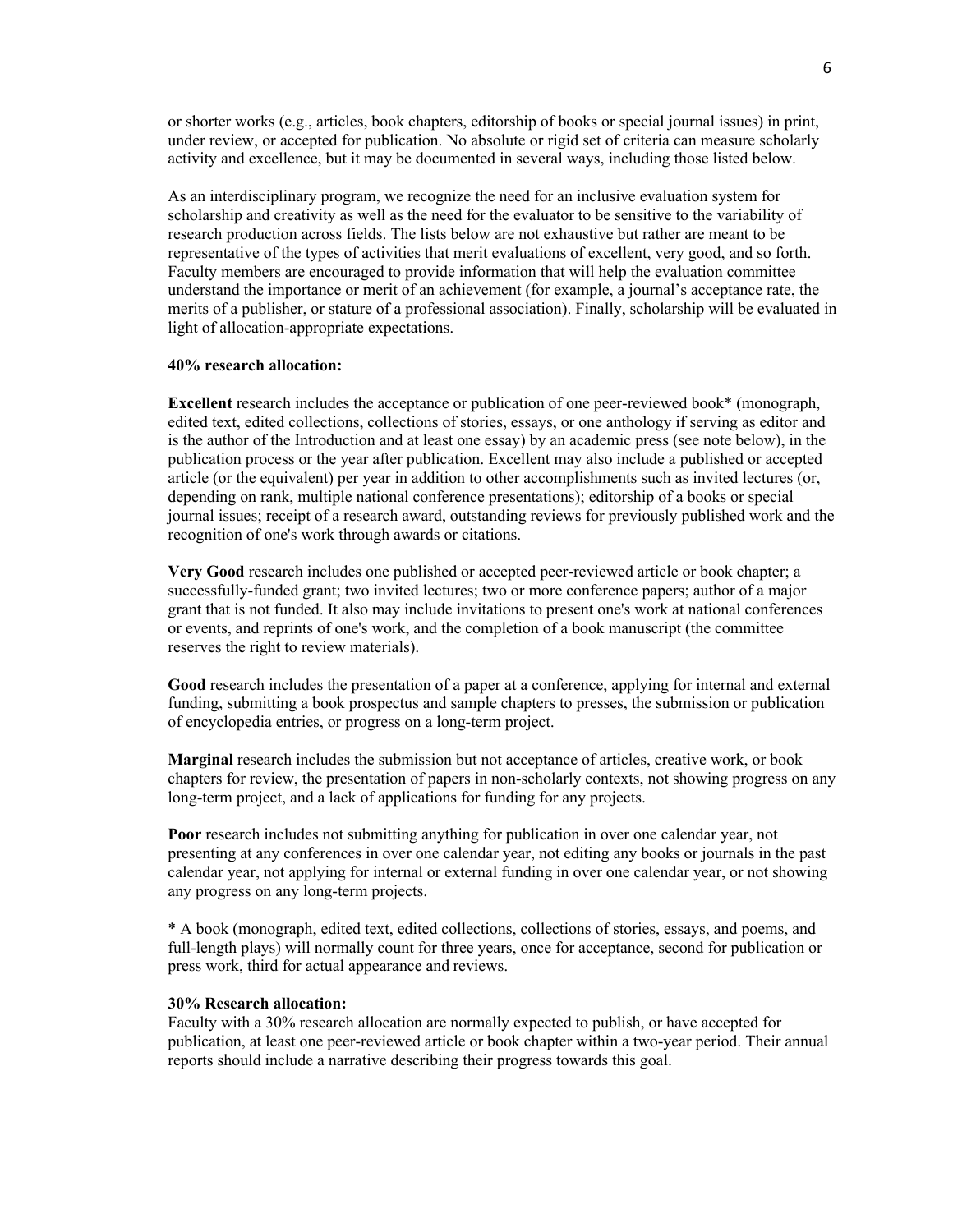**Excellent** research includes one or more peer reviewed articles or book chapters (single or multiauthored) plus two of the following: invited lecture; editorship of a books or special journal issues; receipt of a research award, outstanding reviews for previously published work and the recognition of one's work through awards or citations; two conference papers.

**Very Good** research includes one published or accepted peer-reviewed article or book chapter; a successfully-funded grant; one invited lecture; two or more conference papers; author of a major grant that is not funded. It also may include invitations to present one's work at national conferences or events, and reprints of one's work, and the completion of a book manuscript (the committee reserves the right to review materials).

**Good** research includes the presentation of a paper at a conference, applying for internal and external funding, submitting a book prospectus and sample chapters to presses, the submission or publication of encyclopedia entries, or progress on a long-term project.

**Marginal** research includes the submission but not acceptance of articles, creative work, or book chapters for review, the presentation of papers in non-scholarly contexts, not showing progress on any long-term project, and a lack of applications for funding for any projects.

**Poor** research includes not submitting anything for publication in over one calendar year, not presenting at any conferences in over one calendar year, not editing any books or journals in the past calendar year, not applying for internal or external funding in over one calendar year, or not showing any progress on any long-term projects.

## **10% Research Allocation:**

**Faculty with a 10% research allocation or less.** This reduced research expectation normally applies to tenured faculty or tenured-faculty equivalents whose position descriptions include a significant allocation for administrative duties. These faculty are expected to remain active in their primary field of research. This may be demonstrated, for example, by presenting at symposia and professional meetings; community presentations; or publication of minor works such as book reviews, short articles, newspaper stories, encyclopedia entries. Faculty should indicate in their annual evaluation the research they have done during the year and how they have presented that research within the university and to the profession at large.

**Excellent** research includes one or more minor publications (e.g., book reviews, encyclopedia articles).

**Very Good** research includes a paper presented at a national conference or symposium.

**Good** research includes a paper presented at a regional conference or symposium, or two community presentations.

**Marginal** research reveals a minimal attempt to remain active in one's field of research.

**Poor** research reveals no evidence of research activity.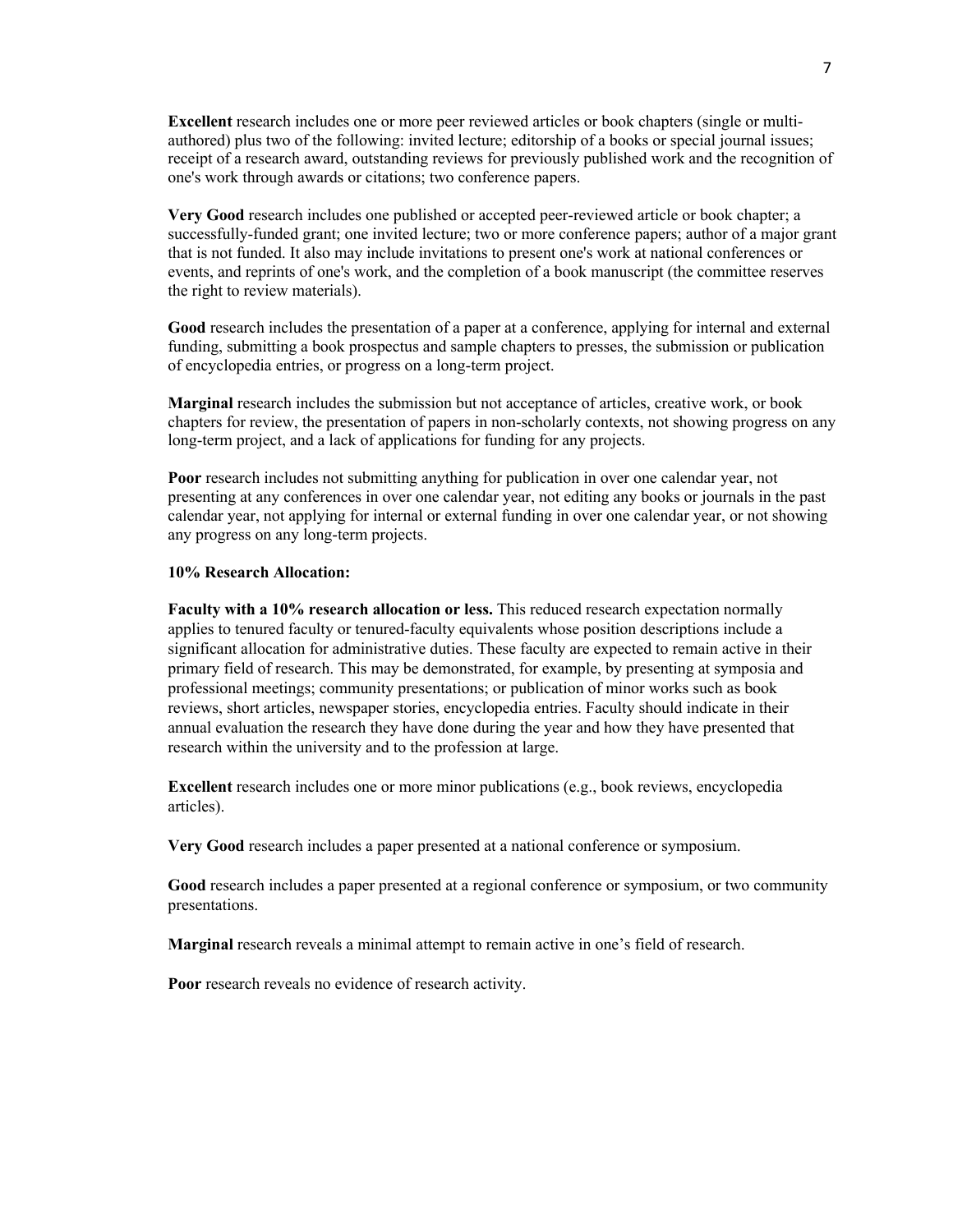## **Service**

Evidence of effective service work can include:

- Appointment or election to and active service on committees and in offices at the program, College, and University levels.
- Activity in the profession, such as review of manuscripts for journals and academic publishers, book reviews, journal editorships, editorial board memberships, and holding office in or being involved in program planning for professional organizations.
- Service to the local community, the state, the region, the nation, or the international community.
- Advising students and faculty outside of KU

**Excellent:** Fulfilling assigned service roles within the department, regular attendance at departmental meetings, and for associate and full professors performing service beyond the department that involves a substantial time commitment. Substantial time commitment is defined as fulfilling at least one role from list A and one or more roles from list A or B. See below. For assistant professors performing service beyond the department that involves a moderate time commitment. For professors at any rank to earn this rating, their self-evaluation shall explain their achievements in service and importance of said service to the program, College, University, community, or profession.

**Very good:** Fulfilling assigned service roles within the department, regular attendance at departmental meetings and for associate and full professors performing service beyond the department that involves moderate time commitment. Moderate time commitment is defined as fulfilling at least one role from list A or three or more roles from list B. For assistant professors performing service beyond the department that involves adequate service beyond the department. For professors at any rank to earn this rating, their self-evaluation shall explain their achievements in service and importance of said service to the program, College, University, community, or profession.

**Good:** Fulfilling assigned service roles within the department, regular attendance at program committee meetings, and for associate and full professors performing adequate service beyond the department. Adequate service is defined as fulfilling one role from list B.

**Marginal:** Fulfilling assigned service roles within the program, regular attendance at program committee meetings, and for associate and full professors performing no service beyond the program.

**Poor**: Failure to fulfill assigned service roles within the program and irregular attendance at program committee meetings. The failure to serve the program cannot be made up with service beyond the program. Or receiving an official sanction from a University tribunal or body that proscribed conduct in regard to service as outlined in the Faculty Code of Rights, Responsibilities, and Conduct has been committed.

### **List A:**

- College or University promotion and tenure committee
- CUSA
- COGA
- Faculty Senate
- College or University Sabbatical Committee
- Human Research Protection Program (HRPP)
- Organizing an academic conference
- Search Committee in another department
- Promotion and/or tenure external evaluator
- Evaluator for another department's program review
- Editorial duties not included under Research Very Good category Officership in another department (uncompensated with course reduction or summer salary)
- Directing a Hall Center Seminar or similar seminar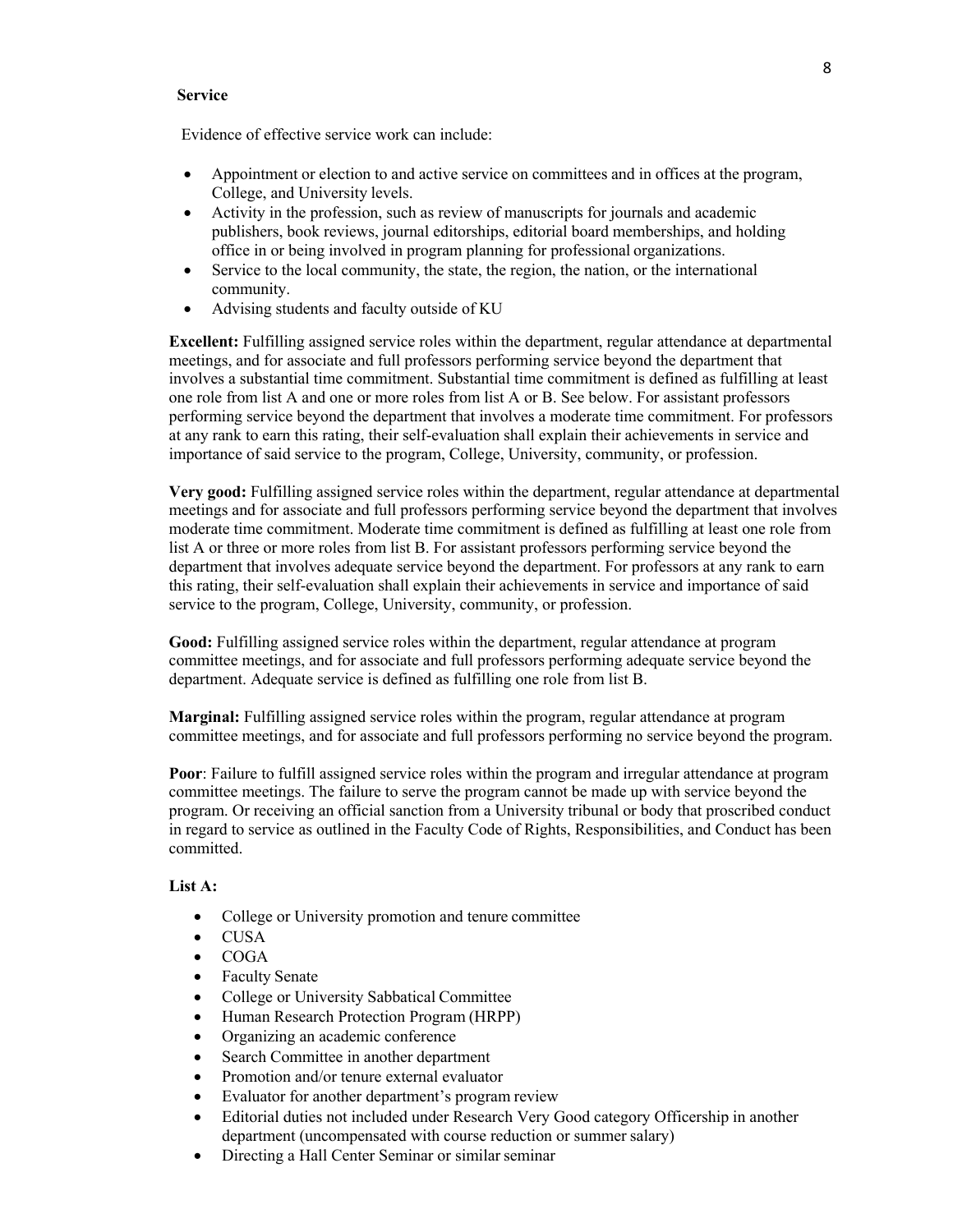#### **List B:**

- Committee in another department if not a joint appointment
- Book review
- Editorial board of an academic journal/press
- Review of manuscript
- Officership in a professional organization
- Public talk related to your teaching or research to a non-academic audience

If a committee/service role is not listed above, please describe your duties and time commitment to it in comparison to one of the committee/service roles listed above.

Departmental officership is considered an assigned service duty within the department; thus, serving as associate director, undergraduate director, or graduate director is not automatically considered excellent.

## **Administrative Service**

Faculty with an allocation of effort for administrative responsibilities will work with the Program Director, who will evaluate that component.

#### **Annual Evaluation Criteria Associate Teaching Professors**

In the Humanities Program Associate Teaching professors usually have a 70-20-10 appointment for teaching, scholarship and service respectively.

### **Teaching (70%)**

In the Humanities Program Associate Teaching Professors normally teach 3 courses per semester.

**Excellent** teaching exceeds the standards of **Very Good** teaching, in addition to consistent and strong feedback from students, campus-wide or national awards, or presentations or publications on pedagogy. Excellent teaching can also include consistent course revision, and being a participant in teaching grant initiatives.

**Very Good** teaching meets and exceeds the standards of **Good** teaching and contributes to the Program's teaching needs with exceptional citizenship. Evidence of this can include strong peer and student evaluations, regular proposal and development of new courses, serving on undergraduate thesis committees, and development of new teaching methods. Evidence of efforts to develop teaching beyond basic expectations can include participation in training events such as the Teaching Summit, workshops at professional meetings, NEH summer institutes, innovative course design or redesign, collaborative research projects with students, collaborative teaching efforts, and others.

**Good** teaching is reflected in evidence that a HUM faculty member is carrying his/her loadappropriate share of the Program's curriculum, advising, and mentoring of students. This includes offering a balanced slate of courses including core requirements and unique contributions, at various levels of the Program. Faculty members at this level also engage in active and on-going development of teaching techniques and materials. This includes peer reviews of teaching, measures taken to respond to feedback from reviews, and development and revision of course materials. Student evaluation of teaching is also rated as "good."

**Marginal** teaching meets the minimal requirements of teaching load and advising, but without carrying the faculty member's share of the Program's curriculum, advising, and mentoring responsibilities. A faculty member's teaching may be evaluated as marginal if s/he demonstrates little course development, a pattern of refusal to supervise independent projects, and insufficient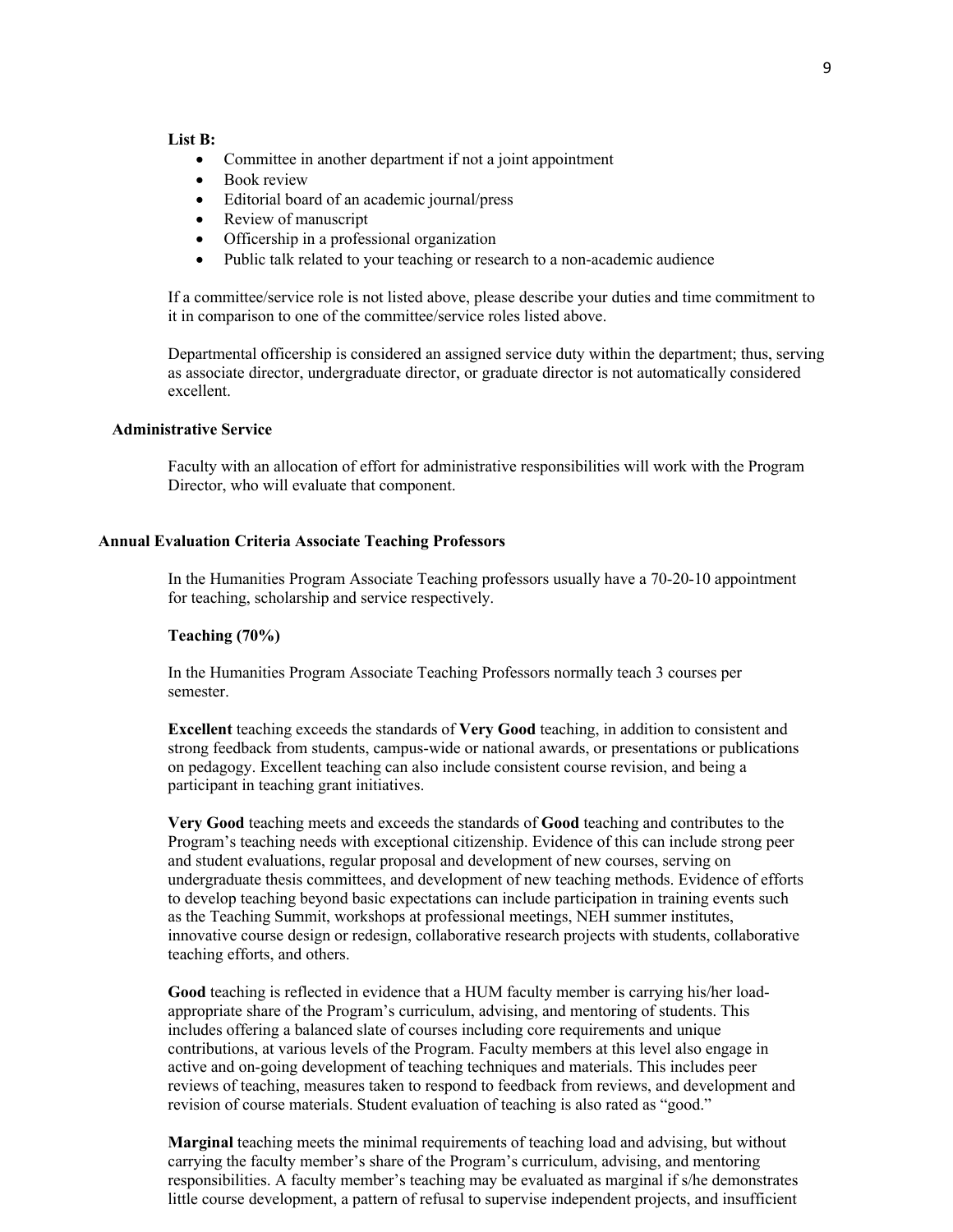responses to peer reviews of teaching. This evaluation is also supported by evidence of poor communication and organization in the classroom, or marginal student evaluations.

**Poor** teaching does not meet the basic expectations for teaching in the Program. Evidence of poor teaching includes a failure to meet with classes, lack of variety or development of courses and methods, refusal to engage with the peer review of teaching, and particularly ineffective or inappropriate classroom practices.

### **Scholarly Engagement (20%)**

In the Humanities Program Associate Teaching Professors are normally required to present their scholarly work to a professional audience outside or beyond the Program and the University.

**Excellent** scholarly engagement demonstrates significant contributions to (primarily) the area of Humanities Education and Pedagogy or the area of specialization of the Associate Teaching Professor through completion of, at least, one item in category a) and one in category b). Category a) research into and communication of best practices; professional presentations; publication in books, articles, abstracts;

Category b) other scholarly works such as the online publication of new teaching materials in online formats.

**Very good** scholarly engagement demonstrates solid contributions to (primarily) the area of Humanities Education and Pedagogy or the area of specialization of the Associate Teaching Professor through completion of, at least, one item in category a) (see above).

**Good** scholarly engagement demonstrates contributions to (primarily) the area of Humanities Education and Pedagogy or the area of specialization of the Associate Teaching Professor through completion of, at least, one item in category b) (see above).

**Marginal** scholarly engagement demonstrates unsatisfactory (incomplete, lacking) contributions to (primarily) the area of Humanities Education and Pedagogy or the area of specialization of the Associate Teaching Professor.

**Poor** scholarly engagement demonstrates no contributions to (primarily) the area of Humanities Education and Pedagogy or the area of specialization of the Associate Teaching Professor.

### **Service (10%)**

**Excellent:** Fulfilling assigned service roles within the Humanities Program, regular attendance at Program committee meetings, and performing service beyond the Program that involves a substantial time commitment. This service may consist of contributions to the College, the larger university community, outreach activities, the profession, the discipline at the local, regional, national or international level (e.g., memberships on committees or task forces, memberships on editorial or advisory boards, student recruitment, administration, offices in professional organizations, conducting *ad hoc* workshops, organizing conferences, lectures, or readings, etc.). The substantial time commitment needs to be justified in the annual performance evaluation.

**Very good:** Fulfilling assigned service roles within the Humanities Program, regular attendance at departmental meetings, and performing service beyond the department that involves moderate time commitment. The moderate time commitment needs to be justified in the annual performance evaluation.

**Good**: Fulfilling assigned service roles within the Program, regular attendance at Program committee meetings, and performing adequate service beyond the Program.

**Marginal**: Fulfilling assigned service roles within the Humanities Program, regular attendance at program committee meetings, and performing no service beyond the Program.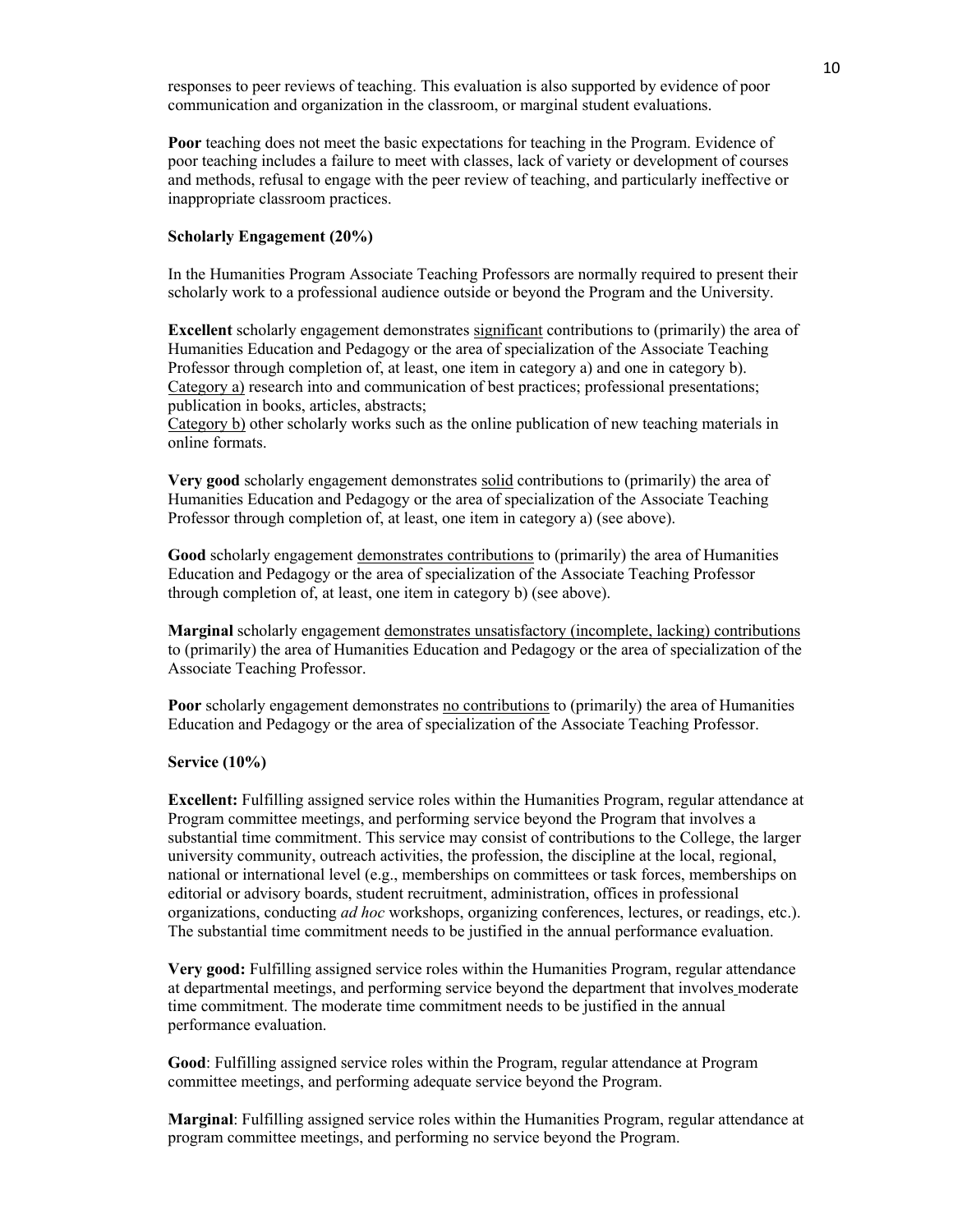**Poor:** Failure to fulfill assigned service roles within the Program and irregular attendance at Program committee meetings. The failure to serve the program cannot be made up with service beyond the Program.

Teaching professors are expected to earn a rating of good or higher in each of the three categories of work in annual evaluations in order to be considered for reappointment of a multiterm contract. A ranking of marginal or poor in any area in an annual evaluation will trigger the process of establishing a performance improvement plan for the following annual evaluation period.

## **4. Annual Evaluation of Feedback Process**

The director communicates by letter to each faculty member the summary of his/her annual performance evaluation in the three areas of teaching, research, and service. The letter informs the faculty member that he/she has the right to file a response and to add any additional information if he/she disagrees with or wishes to correct or expand on anything in the evaluation, and the right to meet with the director to discuss his/her evaluation. At the end of the letter the faculty member is instructed to confirm that he/she has received the letter by signing and returning a copy to the director.

## **5. Post-tenure Review and Integration into the Annual Evaluation Process**

This section includes information for faculty members undergoing Post-tenure Review.

- The Humanities Program post-tenure review is conducted separately from the annual evaluation, but the post-tenure review file is incorporated into the documentation for the annual evaluation.
- The Post-tenure Review committee will provide a copy of its report to the faculty member, who may submit a written response for inclusion in the post-tenure review file before it is forwarded to the director for his or her review. If the director agrees with the report, he or she will indicate that agreement in writing to the faculty member and place a copy in the post-tenure review file. If the director disagrees with the committee's evaluation, he or she shall explain the reasons for any disagreement in writing, with a copy to the faculty member and the committee.
- Unit procedures for how Post Tenure Review will be integrated into the Annual Evaluation Process are outlined below in #6.

Additional information can be found in the Unit's Post-tenure Review Policy.

## **6. Outcomes of the Annual Performance Evaluation**

The evaluation process of the Humanities Program, seen in all its aspects, yields multiple outcomes. It acknowledges faculty accomplishments or shortcomings and makes them matters of record. It initiates discussions that influence the planning of both individual career development and unit evolution. It assists in the identification of opportunities for faculty improvement and renewal. It provides annual as well as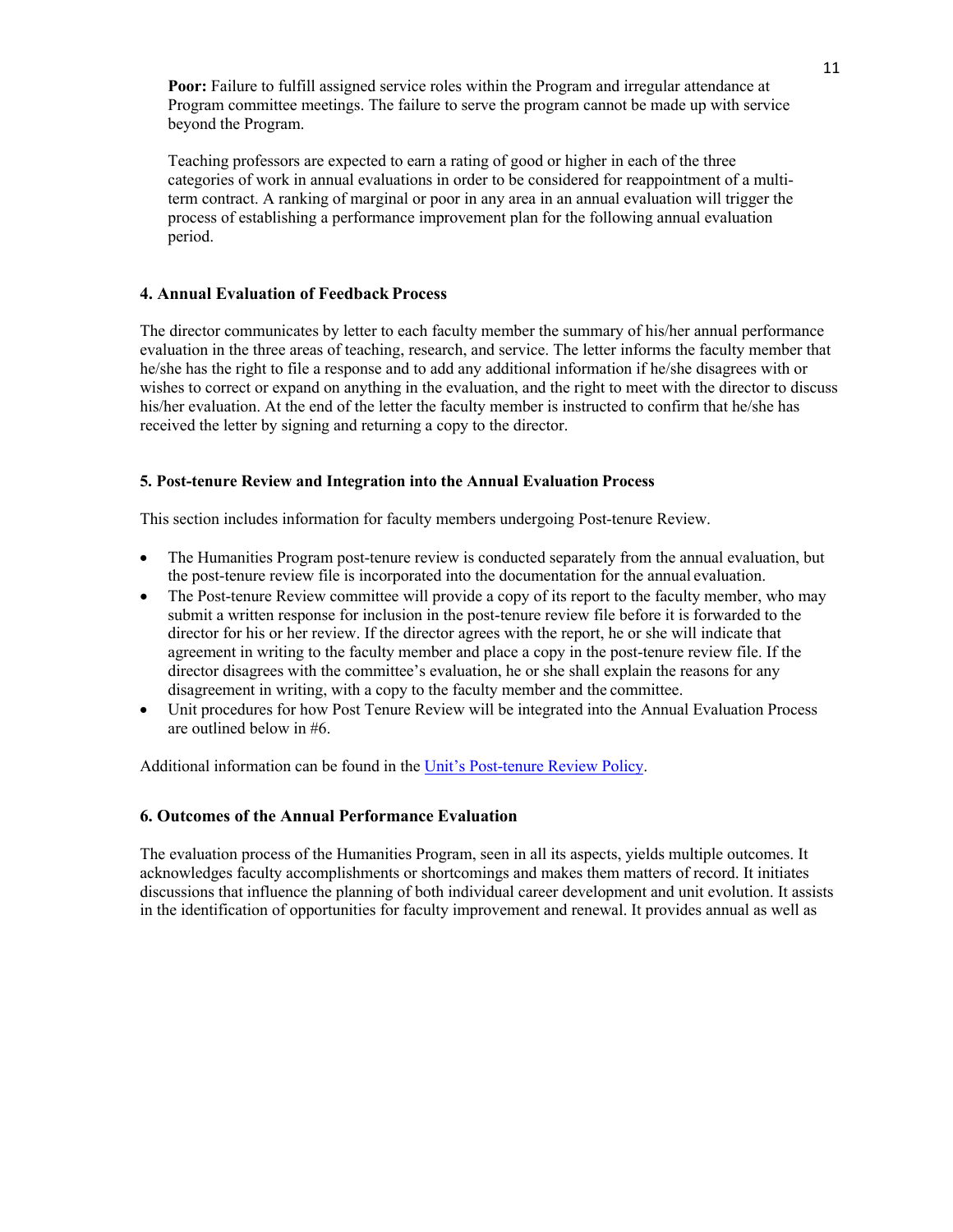cumulative data for merit-salary recommendations, sabbatical-leave and grant applications, tenure and promotion decisions, post-tenure review, and reassignments of responsibilities. And it provides documentation that may be used, at extremes, in support of either recognition or dismissal.

In addition, the evaluation process provides information on personnel matters including promotion and tenure reviews, differential allocation of effort, and merit salary matters, as well as strategies for improvement.

### **Procedures for developing performance improvement plans**

If the director ascertains that a faculty member's performance seems to be failing to meet academic responsibilities, the administrator and the faculty member shall develop a written plan of methods to improve the faculty member's performance. The plan may include appropriate provisions for faculty development, such as campus opportunities for faculty continued renewal and development, or for other appropriate interventions. The director may call upon the University administration for assistance in constructing such a plan, including provision for additional resources, where needed. A faculty member may reject any plan recommended to aid performance levels, but the faculty member must understand that a sustained overall failure to meet academic responsibilities is a basis for dismissal.

### **Procedures for addressing failure to meet academic responsibilities**

In the event that a faculty member, after meeting with the director, disagrees with his/her evaluation, he/she may request that a committee of the faculty be appointed by the director to review his/her performance. The result of this review will be sent in writing to the director and the faculty member and be a part of the review document. The director and the faculty member's mentor will review the progress made after six months and will provide a written report to the ARC.

If a faculty member has been informed that his/her performance still fails to meet academic responsibilities, the faculty member may request a review by a faculty committee designated to hear such matters in the College. The review committee will issue a non-binding recommendation on the appropriateness of this conclusion to the unit administrator. The administrator may change the evaluation after receiving the committee's decision, or may choose not to do so. In any event, the report of the committee will become a permanent part of the faculty member's personnel file within the academic unit and shall be available to the faculty member.

Program Directors shall consult annually with the dean, and the dean shall consult annually with the Provost on the progress of any faculty member who fails within this category of failure to meet academic responsibilities.

### **Sustained failure to meet performance expectations**

Based upon the judgment that there has been a sustained failure to meet academic responsibilities, the Dean may recommend to the Provost that a tenured faculty member be dismissed. In making this determination, the Dean shall consider the nature of the failure to meet academic responsibilities, the reason or reasons for this failure, the number of years that the faculty member has failed to meet academic responsibilities, the level of discernible improvement in the faculty member's performance after being notified of any failure in performance, and the extent to which the faculty member has complied with the terms of any plan developed to improve the faculty member's performance. The Provost will review the case and, if the Provost agrees with the Dean's recommendation, the Provost will recommend to the Chancellor that the faculty member be dismissed. If the Chancellor agrees and recommends dismissal, this recommendation will go to the Faculty Rights Board.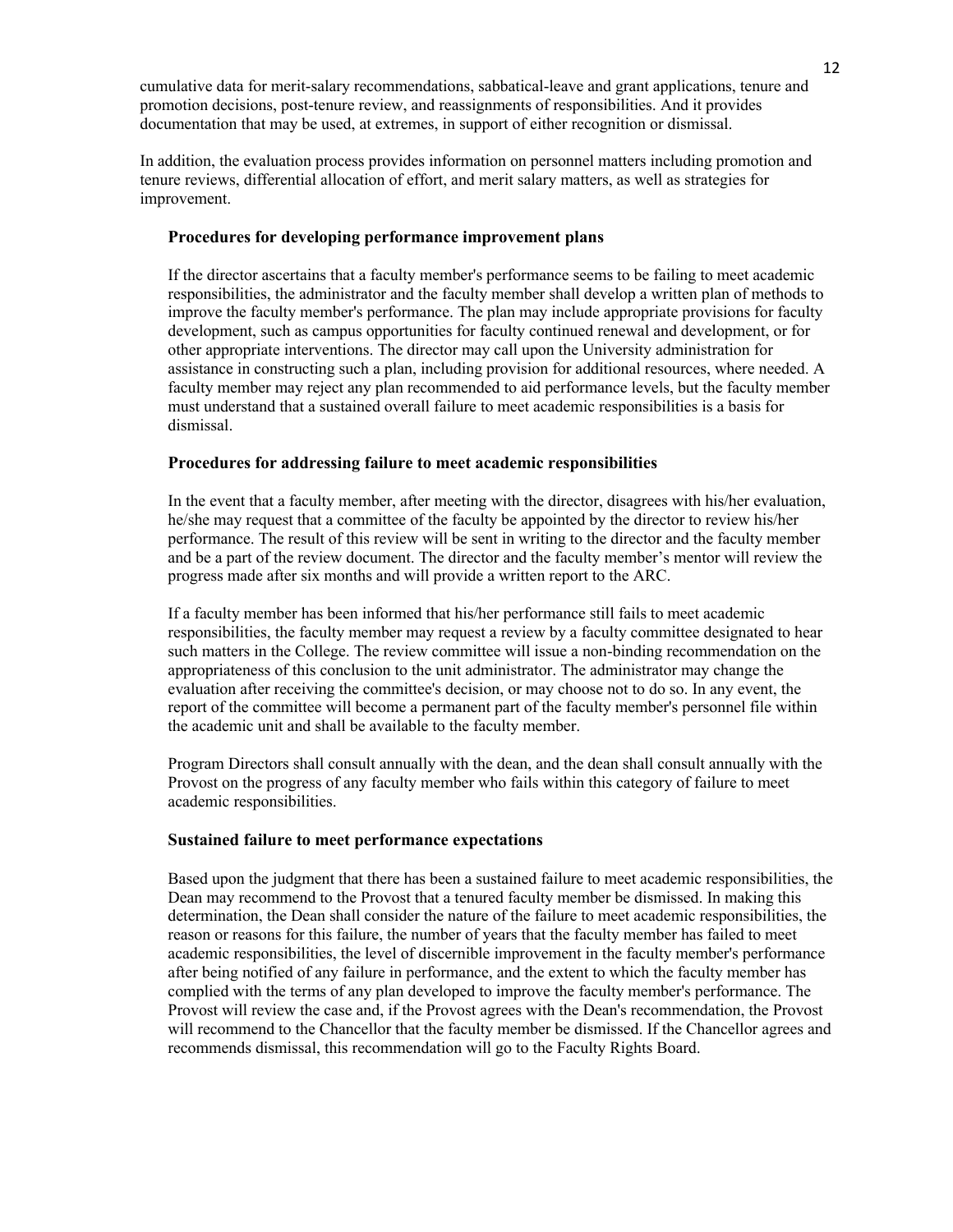Should any recommendation to dismiss be brought against a tenured faculty member based exclusively or in part on grounds of sustained failure to meet academic responsibilities, both the report(s) of the review committee(s), the annual written evaluation(s) of the unit administrator concerning the faculty member, any outside evaluations, and any germane written response by the faculty member to the charges shall be made available to the Faculty Rights Board.

## **7. Faculty Development Initiatives**

One of the most important aspects of faculty development is the mentoring of untenured faculty members. These evaluations help the program keep in close communication with the progress of its faculty. They help recognize both the achievements of new faculty as well as areas that may need some work in order to assist new faculty to excel in all three areas of evaluation.

In terms of faculty renewal or improvement, these evaluations can help the evaluator intervene early in situations where faculty members have difficulties, such as ineffective teaching or inactive research programs. Through discussion, the director can communicate the needs of the program as well as offer helpful suggestions to the faculty member (e.g., how to apply for grants for the improvement of teaching, information on paper presentations, help to attend conferences, assistance in the application process for research scholarships and grants, a discussion of temporary alteration of the 40/40/20 formula). Development opportunities include but are not limited to:

- Opportunities to sit in on classes conducted by master teachers both within and outside the program;
- Opportunity to examine syllabi and examinations of master teachers both within and without the program and to discuss effective teaching methods with them;
- Opportunity to gain teaching expertise through the Center for Teaching Excellence;
- Opportunity to attend workshops on teaching effectiveness, research methods, and grantsmanship;
- Support for applying for external funding or for Hall Center for the Humanities or Keeler Fellowships or other intra-University support; and
- Encouragement to participate in ongoing interdisciplinary faculty seminars.
- New Faculty Mentoring Program
- To further assist and support new faculty members, the program has a mentoring system that links a new faculty member with a tenured faculty member. The mentor assists the new faculty member in understanding the mission, requirements, and standards of teaching, research, and service excellence of the program and the University.
- Additionally, the CLAS offers all junior faculty members in good standing a reduced teaching responsibility at some point during the faculty member's pretenure employment. Faculty members will be released from classroom teaching duties for up to one semester, depending upon the relevant departmental teaching expectations, and will be expected to concentrate on research intensive activities. Faculty members are eligible for a research intensive semester assignment up to and including the spring semester before their publication dossiers are sent out to external reviewers in June, with the latest possible Research Intensive Semester (RIS) assignment typically being the second semester of the fifth year. Faculty members in good standing who have stopped their tenure clock remain eligible for a RIS assignment. The actual decision of which year/semester the individual is assigned a research intensive semester will be made in consultation with the program director. Note that paid leaves and fellowships do not take the place of a RIS. Once the director approves the RIS for the junior faculty member, the details concerning the RIS should be confirmed to the faculty member in writing and documented in their personnel file. The director also provides a copy of this authorization to the College Dean's Office so that RIS data can be tracked. Faculty members who are granted a RIS are expected to continue to meet their usual duties regarding departmental advising and other service activities.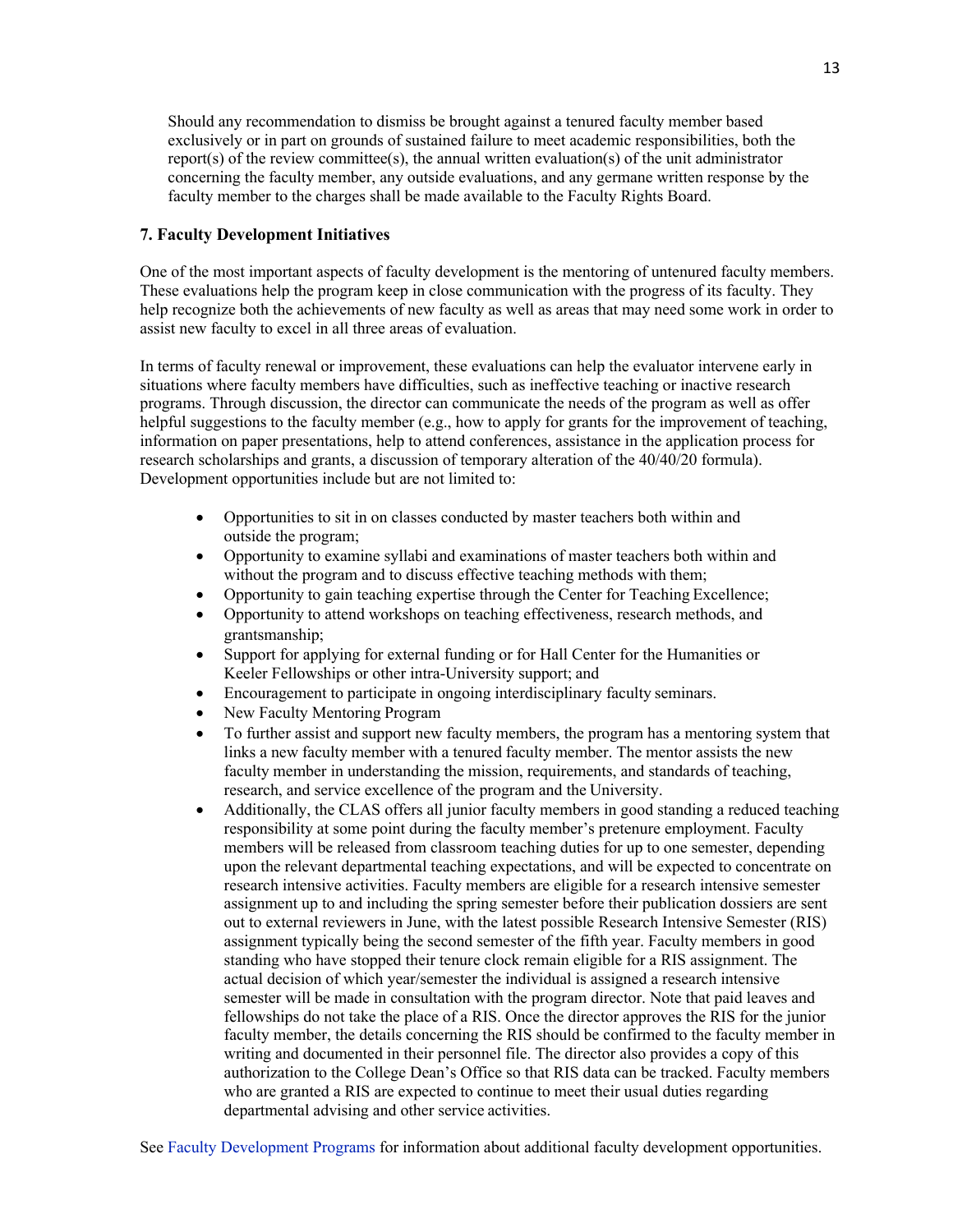# **Appendices**

Appendix A – Student Evaluation of Teaching

Appendix B – Guidelines for the Evaluation of Teaching

Appendix C – Statement of Expectations Form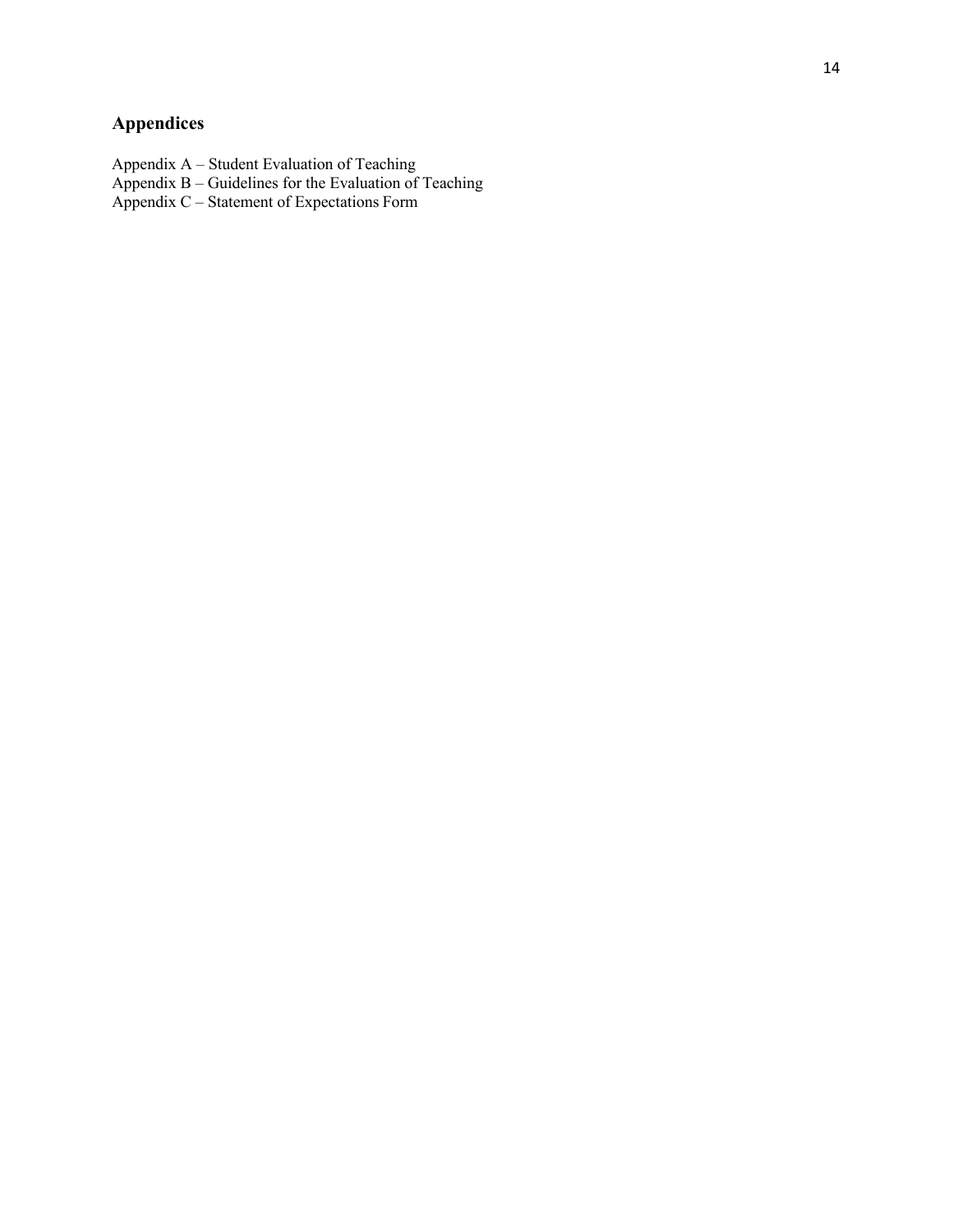# **Appendix A – Student Evaluation of Teaching**

Instrument(s) used for the student evaluation of teaching; the HUM Program utilizes the University's "Student Survey of Teaching" as well as the program's "HUM General Student Feedback Form" for this purpose. The program has voted to use the student comments in the evaluation process.

| Evaluation for Courses in Humanities (HUM) |  |  |  |
|--------------------------------------------|--|--|--|
| Department and Course Number:              |  |  |  |
| Instructor:                                |  |  |  |
| Semester and year:                         |  |  |  |
| Class Number:                              |  |  |  |

What aspects did you enjoy most about this class?

How would you suggest the instructor improve the class format?

Which writing assignments was the most helpful and why?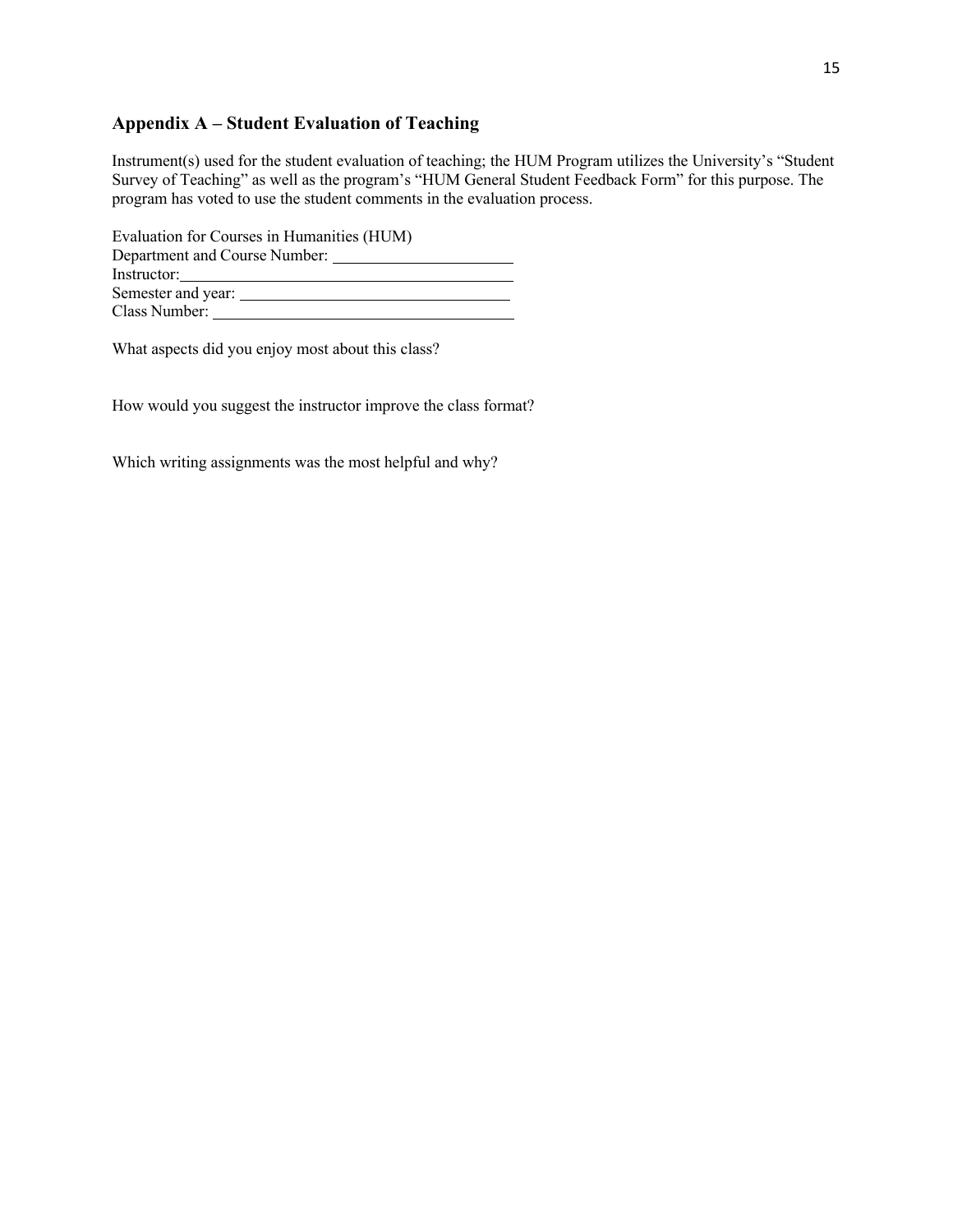## **Appendix B – Guidelines for the Evaluation of Teaching**

### **Guidelines for Evaluation of Teaching (Peer or Faculty Review)**

The Humanities Program is committed to encouraging excellence in teaching. Faculty and peer reviews of teaching are designed to foster collegial discussion of pedagogy and to be mutually beneficial. Reviews of teaching should be based on a teaching portfolio composed of multiple sources of information (e.g., syllabi, sample assignments and examinations, sample graded student work, lecture notes or power point presentations where appropriate), and a classroom visit. The following guidelines address (A) the teaching portfolio and (B) the classroom visit.

## **I. Guidelines for Evaluating the Teaching Portfolio**

### **A. Syllabus**

Is the syllabus comprehensive, explaining the intellectual goals of the course, requirements, grading standards, attendance policy, policies on academic misconduct, dates and descriptions of assignments and exams, office hours and similar matters?

## **B. Intellectual goals**

Are the intellectual goals for students well-articulated and congruent with the course content and mission?

## **C. Course requirements**

Are the requirements for the course appropriate to the level, goals, and content of the course?

### **D. Grading Standards**

Are the criteria for assigning letter grades clearly explained and appropriate to the level of the course, both for individual assignments and for the final grade?

## **E. Assignments**

Are the assignments appropriate to the intellectual goals and the content of the course? Do the assignments actively engage the students in the material?

## **F. Student Performance**

Is the work asked of students appropriate for the course goals and the level of the course? Are students informed of opportunities outside of class for furthering their course-related knowledge and skills?

## **II. Guidelines for Classroom Visits (approved April 3, 2009)**

Name of **Instructor** visited Date and Time of Visit Course and Classroom

- A. Special Interests or Concerns of the Instructor (discussed prior to the visit):
- B. Classroom activity observed (lecture on ; discussion of

#### C. Classroom environment

 $\overline{\phantom{a}}$ 

- Did the instructor arrive at the class on time?
- Were the students on time for the class?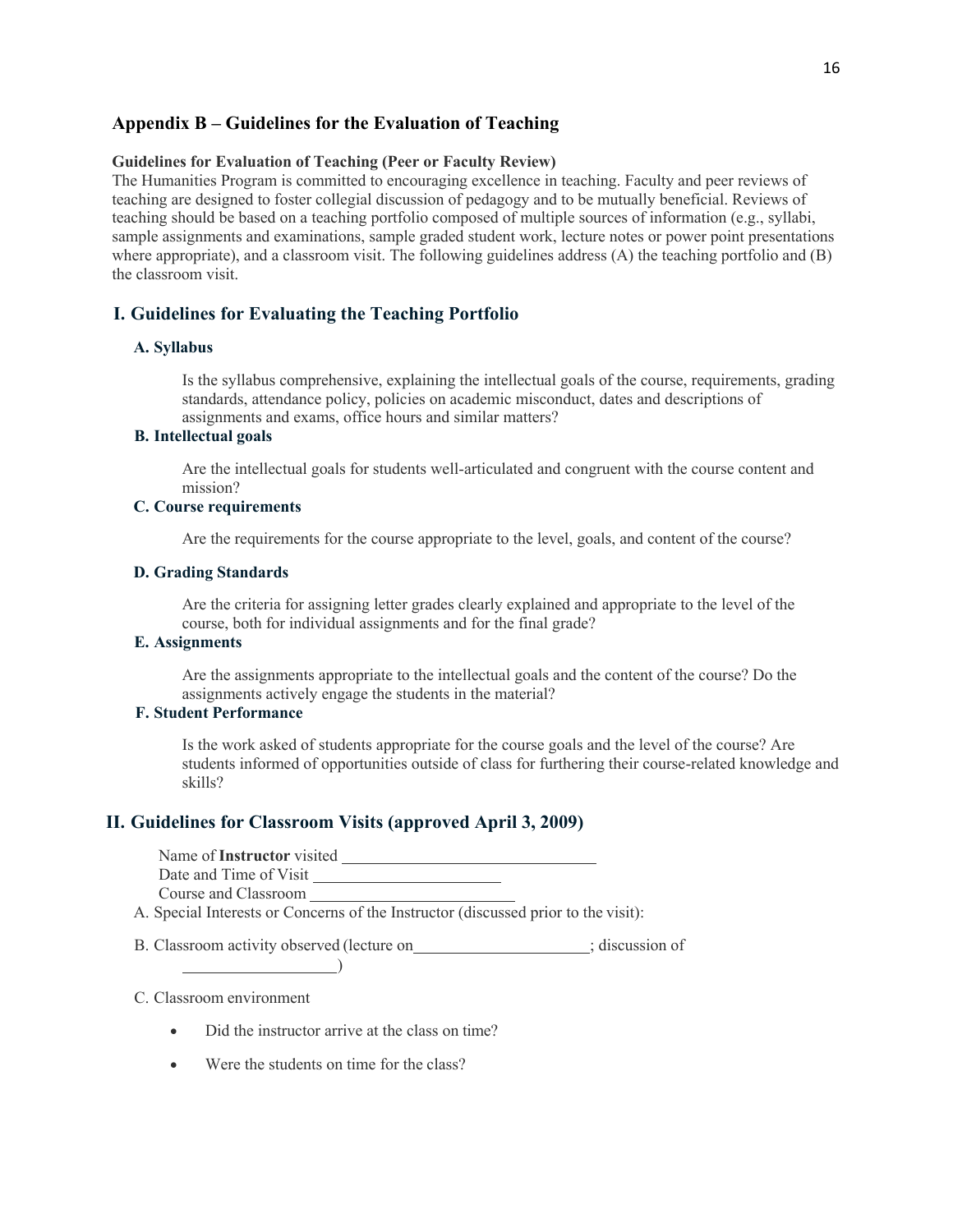- Did the instructor take roll or otherwise acknowledge the students' presence? Did administrative announcements or other preliminaries precede the primary activity or presentation?
- Did the instructor have a well-organized activity or agenda for the class period?
- How was the activity communicated to the students?
- Were the students attentive or actively engaged during the class period?
- Was there evidence of disciplinary problems or distractions during the class? (If so, how did the instructor respond?)
- What sort of rapport existed between the students and the instructor? Do the students seemto view the instructor as an authority figure, a coach, a participant?
- What measures did the instructor take to ensure that students understood the material or were involved in the class activity?
- Was the instructor's delivery or instructional method suitable to the material under discussion?
- Did the instructor make effective use of visual aids (the blackboard, overheads, handouts) or other devices (music, in-class writing) to enhance the presentation or activity?
- Did the instructor leave time for questions or allow for interaction during the class period? (If so, what sort of interaction: student-instructor, student-student?)
- Was the full class period used for the presentation or activity?
- How was the class period brought to a close? Was it clear at the end of the class period what had been accomplished, what the next assignment was, or what the instructor expected the students to prepare for the next class?
- Did students remain involved and attentive until the end of the class meeting?
- Was there student-instructor interaction at the end of the class period?

## **III. Reviewers' Overall Reaction to the Visit**

- What was the atmosphere in the classroom—intense, friendly and relaxed? Did the classroom atmosphere contribute to learning?
- Did the students appear to respect the instructor? Did the instructor appear to know and respect the students?
- Did the classroom space and equipment (if any) contribute to or hinder the students andinstructor?
- Did the instructor make reasonable use of the space and equipment available (or work around problems)?
- Did the instructor appear to be confident and well-informed throughout the presentation oractivity?
- Did the instructor take an unusual or interesting approach to the presentation or activity?
- Were there any exceptional weaknesses or strengths in the instructor presentation orplanning?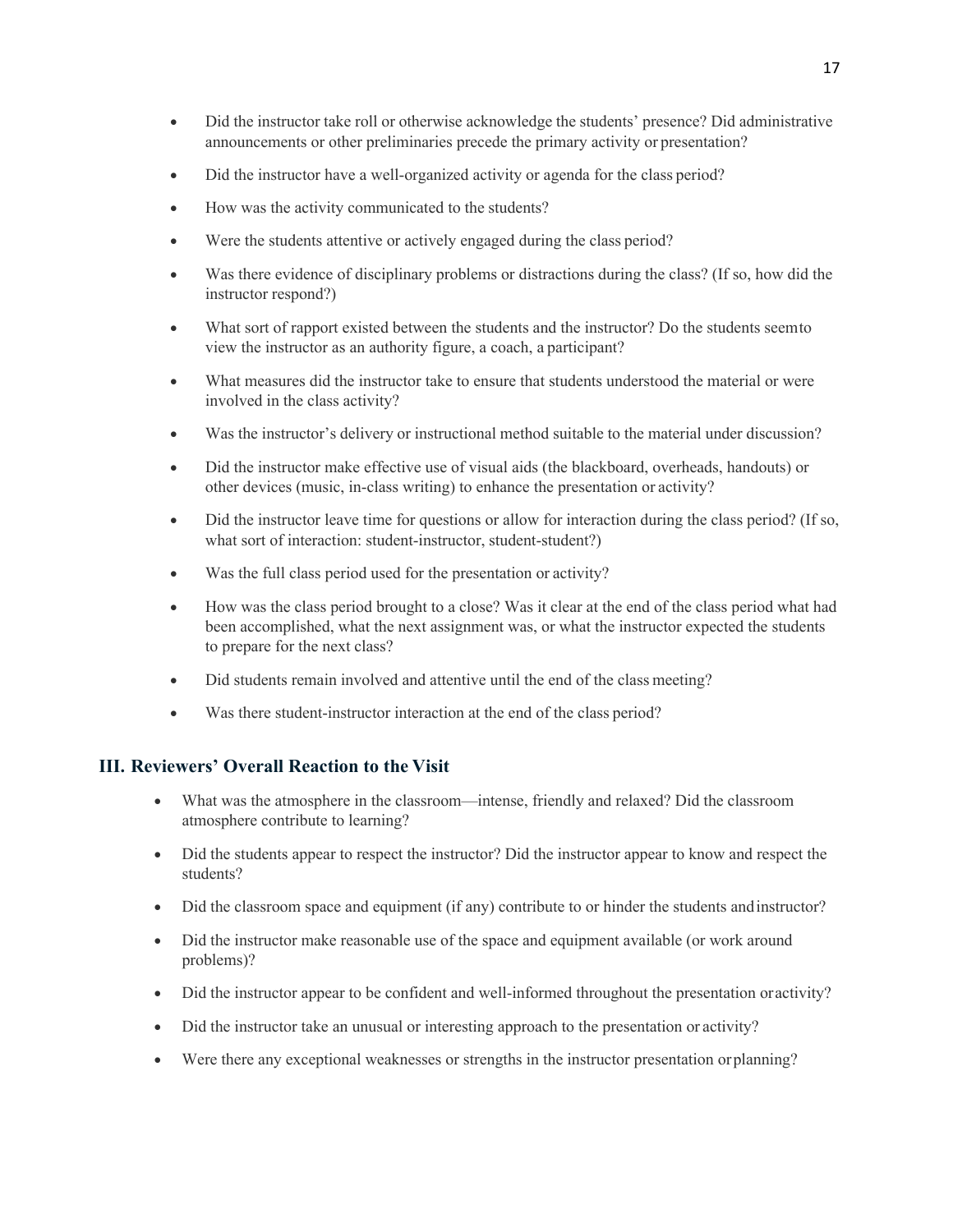## **IV. On-Line class Review**

## **The reviewer will have access to the course and will view the documents as the students see them.**

- Are the course goals clear and appropriate?
- Are the objectives clear, measurable and appropriate to course goals?
- Do learning strategies engage the student and appeal to differing learning styles?
- Are learning activities linked to course objectives?
- Is content organized by modules, units, lessons, or other meaningful architecture?
- Is summative evaluation clearly described?
- Are evaluations linked to objectives?
- Are instructions for assignments clear?
- Is the syllabus complete, including course expectations, goals & objectives, grading criteria, and course policies?
- Is support for student questions provided (Examples: instructor contact information, FAQ's, IT and Blackboard numbers)?

## **Other comments and suggestions**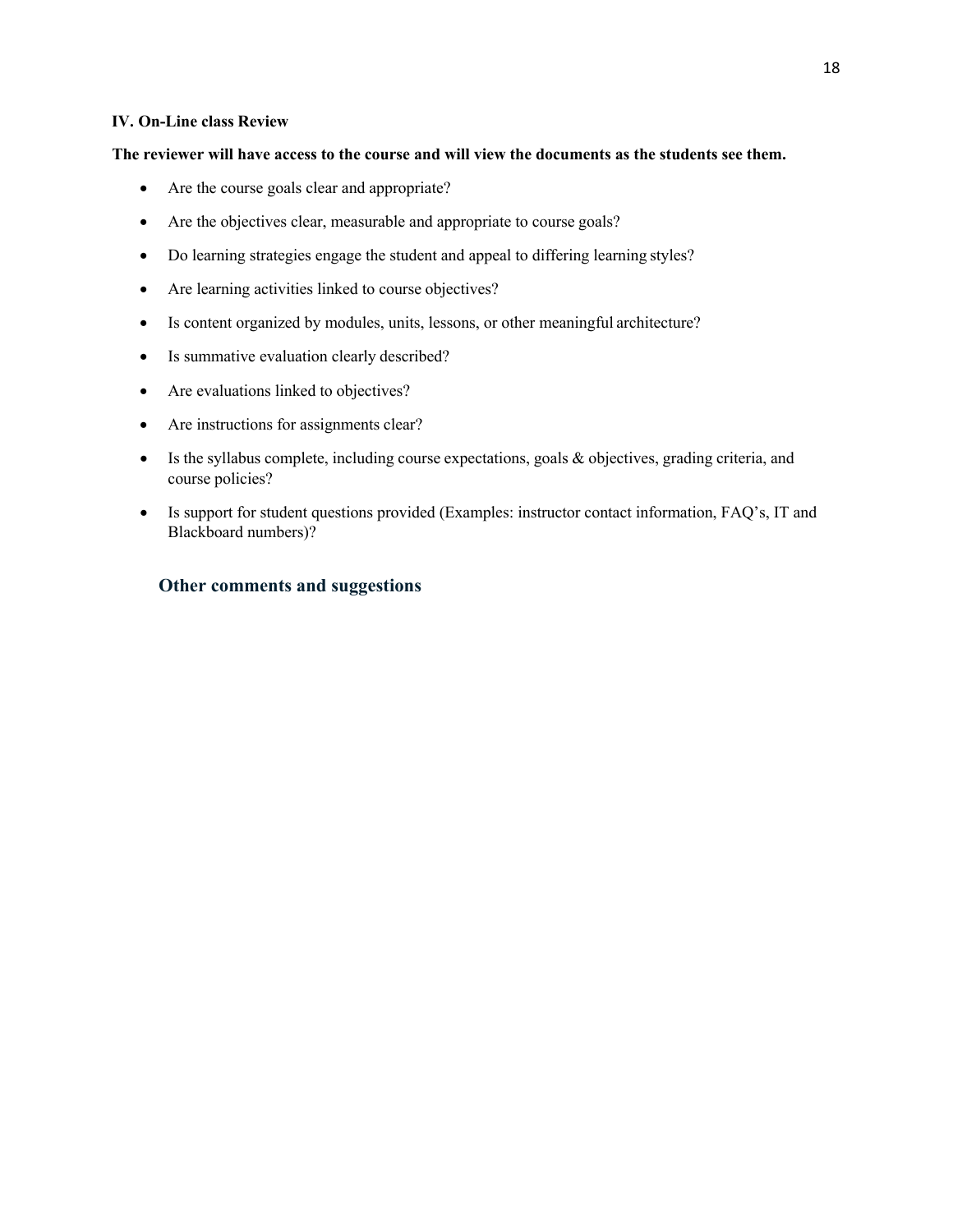| <b>Appendix C: Statement of Expectations Form</b><br><b>HUMANITIES PROGRAM</b><br><b>STATEMENT OF EXPECTATIONS</b><br>Academic year 2016-2017<br>To be jointly developed by the faculty member and program director. |  |             |  |  |
|----------------------------------------------------------------------------------------------------------------------------------------------------------------------------------------------------------------------|--|-------------|--|--|
|                                                                                                                                                                                                                      |  |             |  |  |
| Assignment (%): Teaching: Research: Service: Administration: 1897                                                                                                                                                    |  |             |  |  |
| 1. Expectations for teaching, advising, and mentoring students.                                                                                                                                                      |  |             |  |  |
| <b>Fall:</b>                                                                                                                                                                                                         |  |             |  |  |
| Spring:                                                                                                                                                                                                              |  |             |  |  |
| 2. Expectations for research or scholarly activities.                                                                                                                                                                |  |             |  |  |
| 3. Expectations for service to the University, School, profession and community.                                                                                                                                     |  |             |  |  |
| 4. Expectations for administration.                                                                                                                                                                                  |  |             |  |  |
| <b>Director comments:</b>                                                                                                                                                                                            |  |             |  |  |
|                                                                                                                                                                                                                      |  |             |  |  |
|                                                                                                                                                                                                                      |  |             |  |  |
| <b>Faculty Member</b>                                                                                                                                                                                                |  | <b>Date</b> |  |  |
| Director Review                                                                                                                                                                                                      |  | Date        |  |  |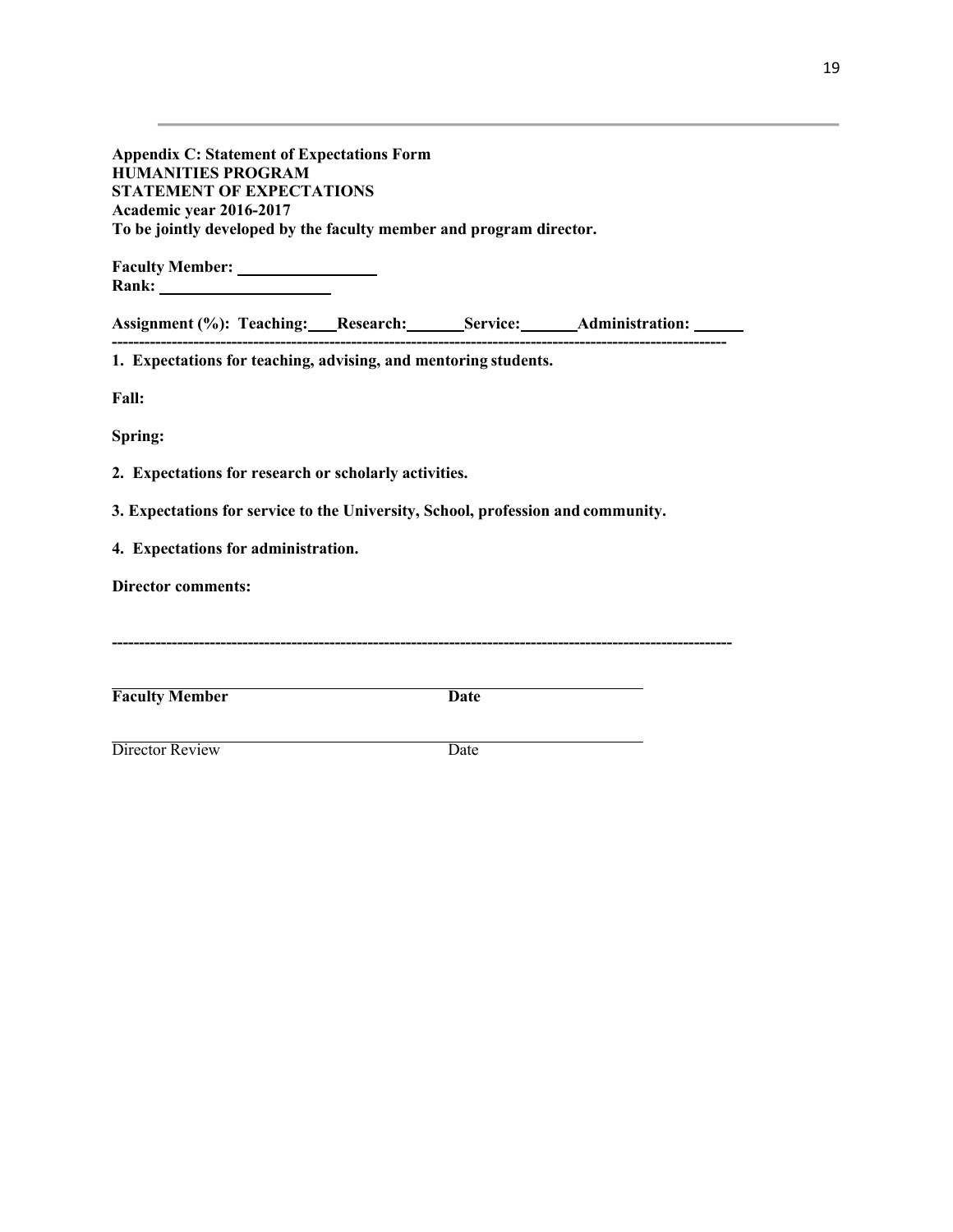## **Review, Approval, & Change History:**

10/08/2019: New Section on "Faculty with a 10% research allocation or less" approved by the Office of Faculty Development.

04/08/2019: New Section on "Faculty with a 10% research allocation or less" revised by the Dean's Office.

03/26/2019: New Section on "Faculty with a 10% research allocation or less" approved by the Humanities Program (replacing existing text).

05/01/2017: Approved by the Provost and Executive Vice Chancellor

04/27/2017: Approved by the Dean of the College of Liberal Arts & Sciences

11/11/2016: Approved by the Humanities Program

07/01/2016: New Section 5 on Integration of Post-Tenure Review into the Annual Evaluation Process was added by direction of the Provost Office. New Boilerplate text replaces the current text at the beginning of Section 6:

The evaluation process of the Humanities Program, seen in all its aspects, yields multiple outcomes. It acknowledges faculty accomplishments or shortcomings and makes them matters of record. It initiates discussions that influence the planning of both individual career development and unit evolution. It assists in the identification of opportunities for faculty improvement and renewal. It provides annual as well as cumulative data for merit-salary recommendations, sabbatical-leave and grant applications, tenure and promotion decisions, post-tenure review, and reassignments of responsibilities. And it provides documentation that may be used, at extremes, in support of either recognition or dismissal.

09/25/2015: Added the following statement to Section III.B. Portfolio or Annual Report Preparation:

*NOTE: Faculty are responsible for annually maintaining their PRO record, which is also accessed by administration for reports such as the College snapshot of departmental productivity. PRO provides an annual activity report and faculty are advised to view and update their PRO reports before submission of the faculty member's portfolio to the unit. In classifying your work as major and minor, please bear in mind the definitions in the unit's Promotion and Tenure Guidelines.*

05/20/2014: Approved by the Provost 04/14/2014: Approved by the Dean of the College 12/11/2013: Approved by the faculty of the HUM Program

## **Approved by:**

Provost and Executive Vice Chancellor

## **Approved on:**

May 1, 2017

**Effective on:** May 1, 2017

**Review cycle:** Every three years

## **Related Policies:**

Board of Regents requirements (II.C.8) Article 7 Section 4 of the Faculty Senate Rules and Regulations Faculty Evaluation Policy for tenure-track and tenured faculty Faculty Code of Rights Unit's Post-tenure Review Policy Unit's Promotion and Tenure Guidelines